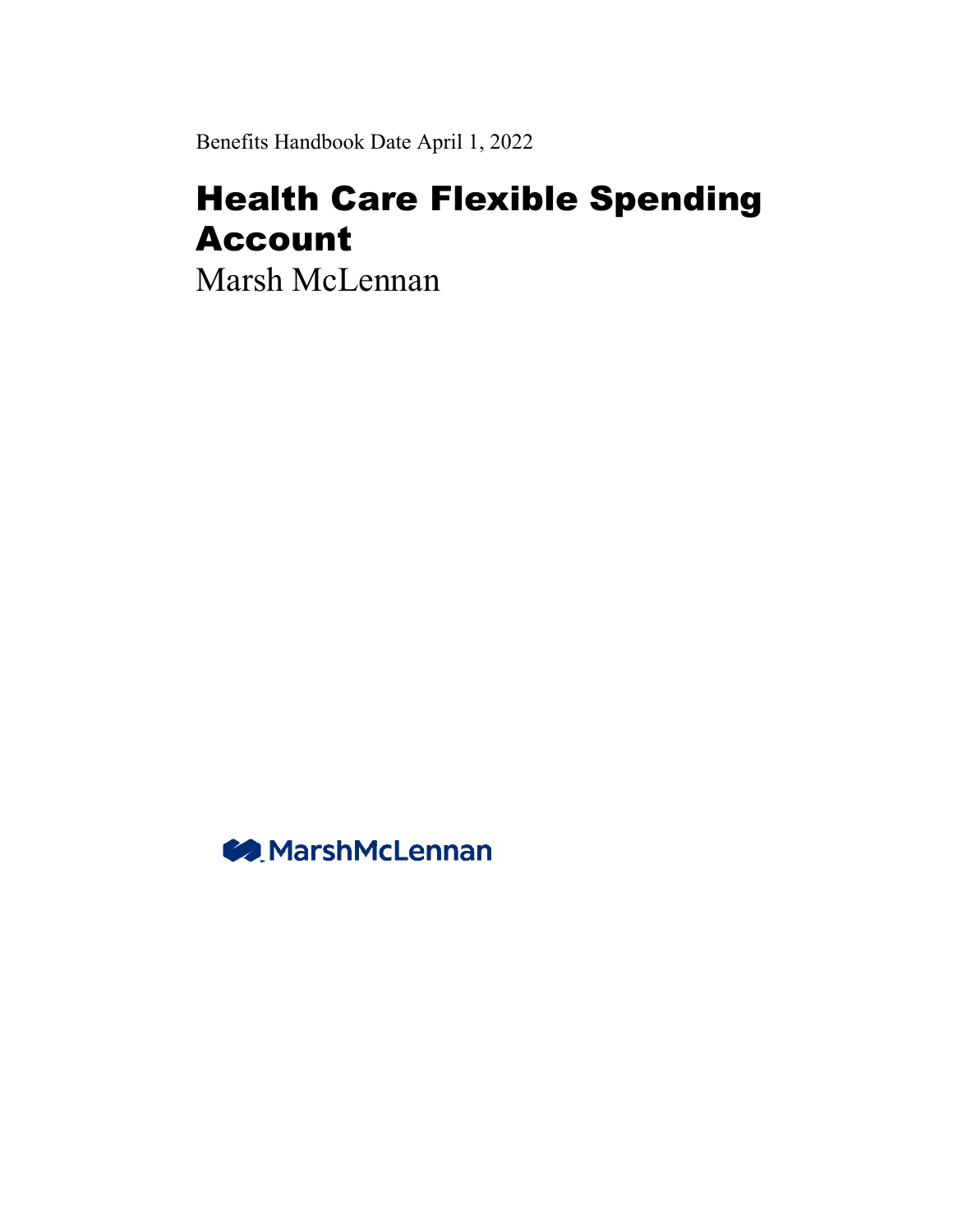# Health Care Flexible Spending Account

*The Health Care Flexible Spending Account (Plan) allows you to put aside money before taxes are withheld so that you can pay for eligible medical, dental and vision expenses that are not reimbursed by any other coverage you and your qualifying family members have* 

#### A Note about ERISA

The Employee Retirement Income Security Act of 1974 (ERISA) is a federal law that governs many employer-sponsored plans including this one. Your ERISA rights in connection with this Plan are detailed in the *Administrative Information* section.

#### SPD and Plan Document

This section provides a summary of the Health Care Flexible Spending Account Plan (Plan) as of January 1, 2022.

This section, together with the *Administrative Information* section and the applicable section about participation, forms the Summary Plan Description and plan document of the Plan.

In this section references to Marsh & McLennan Companies mean Marsh McLennan.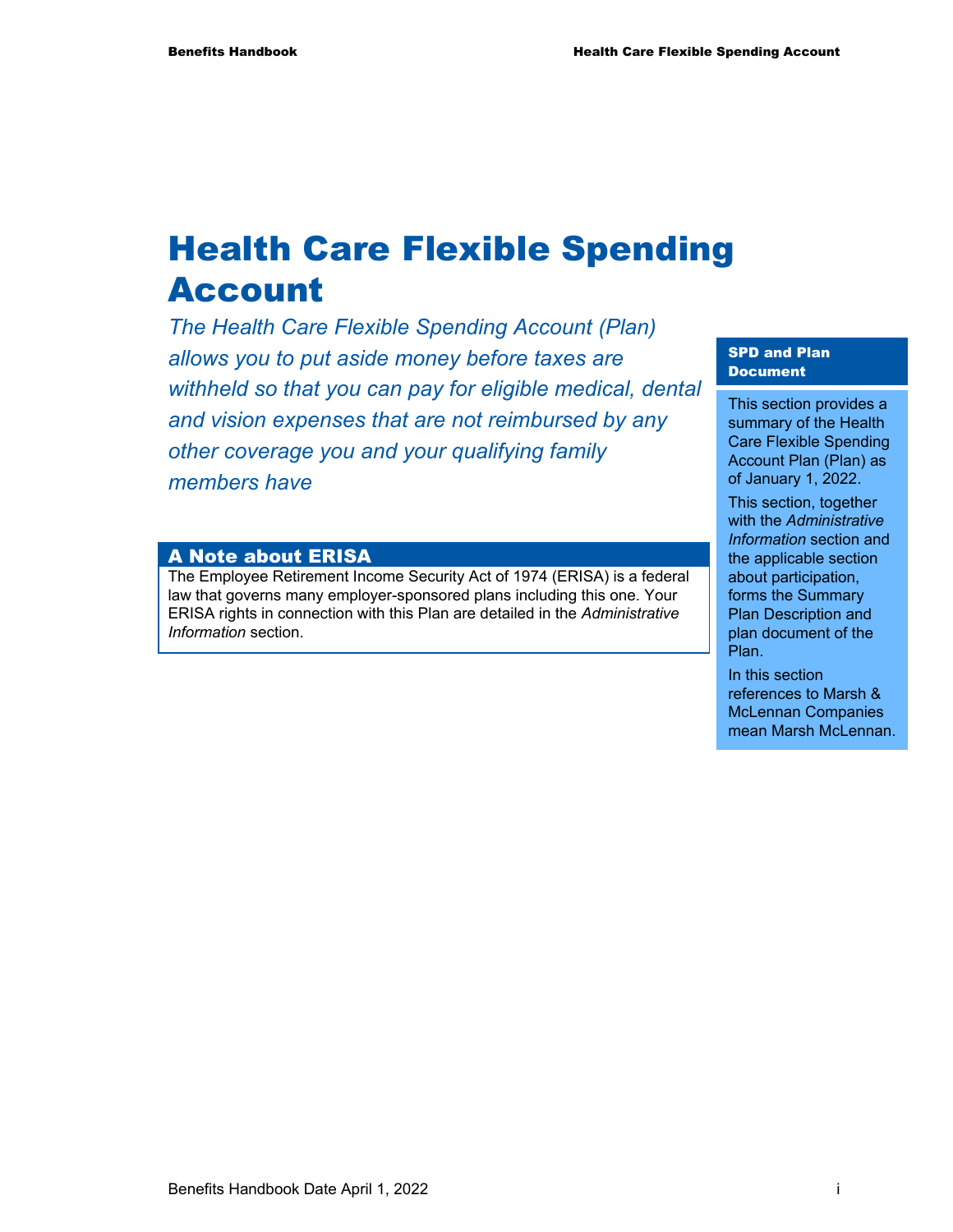# **Contents**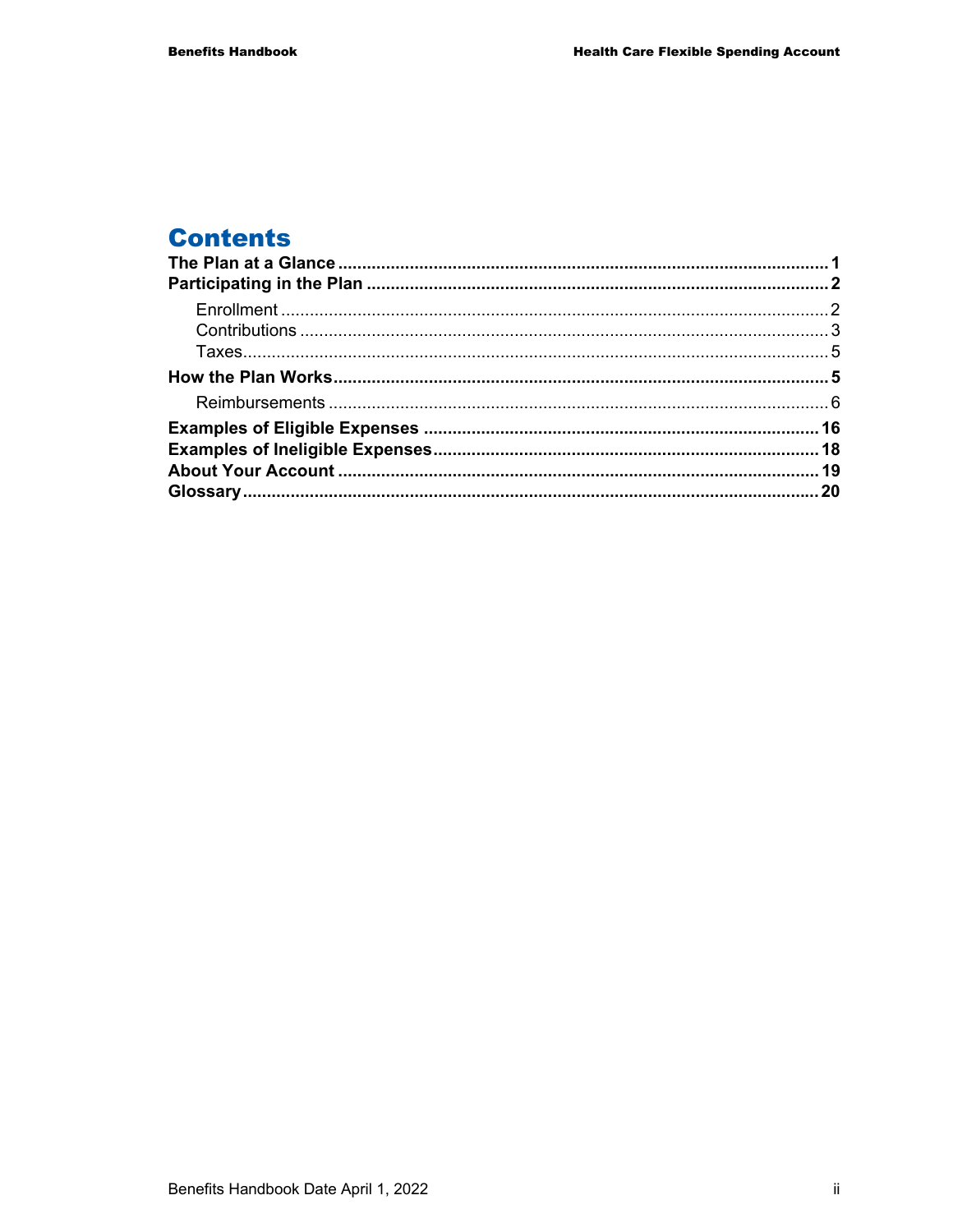# The Plan at a Glance

#### COVID-19 Related Update

On May 4, 2020, the US Department of Labor and US Department of the Treasury issued regulations regarding employee benefit plans in response to the COVID-19 National Emergency. The regulations suspend various plan administration deadlines and give employees/participants more time to file claims for benefits (including claims for reimbursement, such as run out period claims, under a Health Care Flexible Spending Account) or appeal denied claims. If you have questions about how this regulatory guidance impacts your Health Care Flexible Spending Account reimbursement claims, please contact Trion at +1 866 324 4087, any business day, 8:30 am to 5:30 pm, ET.

| <b>Plan Feature</b>                 | <b>Highlights</b>                                                                                                                                                                                                                                                                                                                                                                                                                                                                                                                                                                                                                                                                                                                                                                                      |  |  |
|-------------------------------------|--------------------------------------------------------------------------------------------------------------------------------------------------------------------------------------------------------------------------------------------------------------------------------------------------------------------------------------------------------------------------------------------------------------------------------------------------------------------------------------------------------------------------------------------------------------------------------------------------------------------------------------------------------------------------------------------------------------------------------------------------------------------------------------------------------|--|--|
| <b>How the Plan</b><br><b>Works</b> | You may contribute to the Plan through payroll deductions on a before-<br>п<br>tax basis.                                                                                                                                                                                                                                                                                                                                                                                                                                                                                                                                                                                                                                                                                                              |  |  |
|                                     | When you have reimbursable health care expenses, you can receive<br>your money back tax-free, up to the amount that you elect to contribute<br>for the year and any carryover amount.                                                                                                                                                                                                                                                                                                                                                                                                                                                                                                                                                                                                                  |  |  |
| Eligibility                         | You are eligible if you are an employee classified on payroll as a US<br>$\blacksquare$<br>regular employee of Marsh & McLennan Companies or any subsidiary or<br>affiliate of Marsh & McLennan Companies (other than Marsh &<br>McLennan Agency LLC or any of its subsidiaries (MMA)).<br>You are eligible if you are an employee classified on payroll as a US<br>×<br>regular employee of Marsh & McLennan Agency LLC - Corporate<br>(MMA-Corporate), Marsh & McLennan Agency LLC - Alaska (MMA-<br>Alaska), Marsh & McLennan Agency LLC - Northeast (MMA-Northeast),<br>Security Insurance Services of Marsh & McLennan Agency LLC or<br>Marsh & McLennan Agency LLC, Private Client Services - National<br>Region (MMA PCS - National).<br>See "Participating in the Plan" on page 2 for details. |  |  |
| <b>Enrollment</b>                   | You are eligible to enroll:<br>ш                                                                                                                                                                                                                                                                                                                                                                                                                                                                                                                                                                                                                                                                                                                                                                       |  |  |
|                                     | within 30 days of the date you become eligible                                                                                                                                                                                                                                                                                                                                                                                                                                                                                                                                                                                                                                                                                                                                                         |  |  |
|                                     | during Annual Enrollment.<br>$\qquad \qquad -$                                                                                                                                                                                                                                                                                                                                                                                                                                                                                                                                                                                                                                                                                                                                                         |  |  |
|                                     | You must elect to participate each PLAN YEAR in order to participate in<br>$\blacksquare$<br>the Health Care Flexible Spending Account.                                                                                                                                                                                                                                                                                                                                                                                                                                                                                                                                                                                                                                                                |  |  |
|                                     | You are not eligible for this plan if you enroll in the Marsh & McLennan<br>a,<br>Companies Health Savings Account.                                                                                                                                                                                                                                                                                                                                                                                                                                                                                                                                                                                                                                                                                    |  |  |
| <b>Contributions</b>                | You can contribute between \$120 and \$2,750 per plan year.<br>ш                                                                                                                                                                                                                                                                                                                                                                                                                                                                                                                                                                                                                                                                                                                                       |  |  |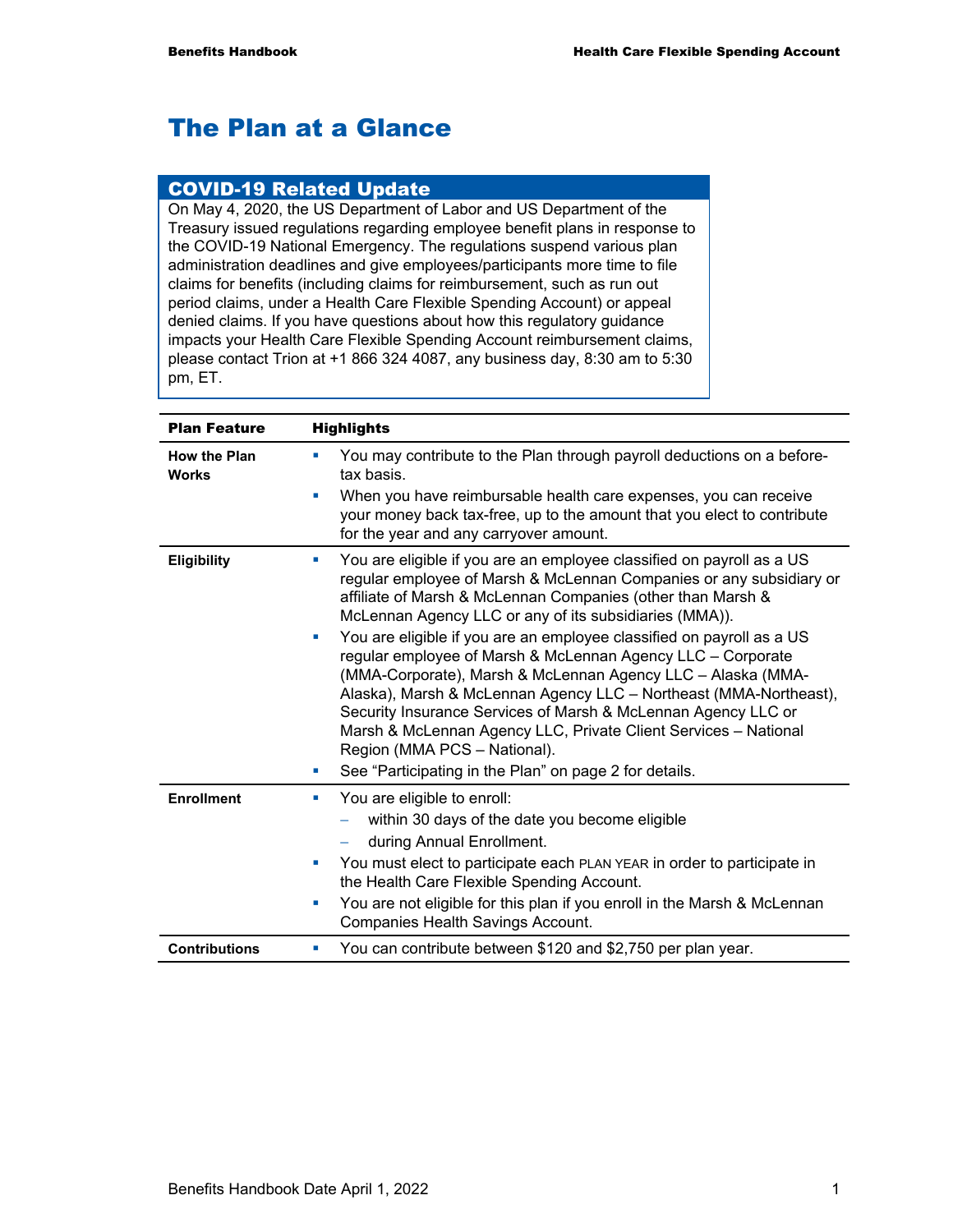| <b>Plan Feature</b>                   | <b>Highlights</b>                                                                                                                                                                                                                                                                                                                                                                                                                         |  |  |
|---------------------------------------|-------------------------------------------------------------------------------------------------------------------------------------------------------------------------------------------------------------------------------------------------------------------------------------------------------------------------------------------------------------------------------------------------------------------------------------------|--|--|
| <b>Reimbursements</b>                 | In general, the Plan will reimburse:<br>×<br>eligible health care expenses that are not covered by another plan,<br>including copayments, deductibles, coinsurance and costs after your<br>dental, vision or medical plan paid a benefit,<br>that generally would be qualified medical expenses under federal<br>tax law, and<br>that are INCURRED in the plan year for which you make contributions.                                     |  |  |
| <b>Unused</b><br><b>Contributions</b> | Up to a maximum balance of \$550 will be carried over for eligible<br><b>COL</b><br>expenses incurred in the next plan year.<br>Any account balance over \$550 will be forfeited after the CLAIMS FILING<br>$\mathcal{L}_{\mathcal{A}}$<br>DEADLINE of March 31 following the plan year.<br>You have until March 31 of the following year to submit claims for<br>ш<br>reimbursement of eligible expenses you incur during the plan year. |  |  |
| Contact<br><b>Information</b>         | For more information, contact:<br>Trion Spending Account Service Center (Claims Administrator)<br>2300 Renaissance Boulevard<br>King of Prussia, PA 19406<br>Phone: +1 866 324 4087<br>Fax: +1 888 788 1928<br>Website: https://trion.lh1ondemand.com<br>Marsh McLennan does not administer this plan. Trion's Flexible Spending<br>Account decisions are final and binding.                                                              |  |  |

# Participating in the Plan

You are eligible to participate in the Health Care Flexible Spending Account if you meet the eligibility requirements described in the *Participating in Spending Accounts* section.

If you participate in this plan, or are covered by another health care flexible spending account (e.g., through your spouse's employer), you are not eligible for the Marsh & McLennan Companies Health Savings Account.

You can enroll in this plan even if you are not enrolled in any Company medical plan.

#### *My spouse contributes to a health savings account (HSA); can I participate in the Health Care Flexible Spending Account?*

Under IRS rules, your spouse will not be eligible to contribute to a health savings account if you participate in the Health Care Flexible Spending Account.

#### Enrollment

To participate in this Plan, you must enroll for coverage. You may enroll:

- **•** within 30 days of the date you become eligible to participate
- **u.** during Annual Enrollment
- within 30 days following a qualifying change in family status that makes you eligible to enroll.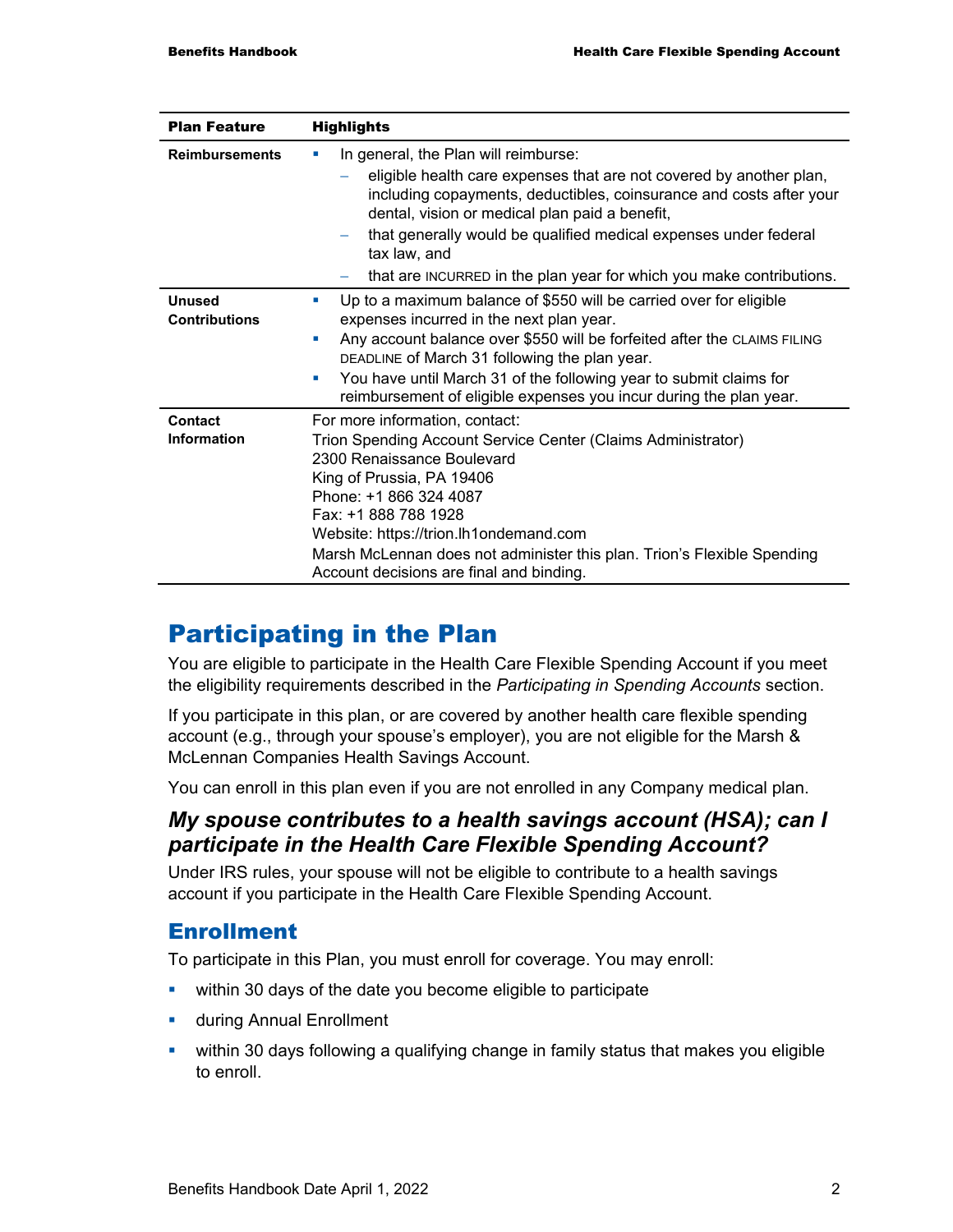You must enroll each PLAN YEAR in order to participate in the Health Care Flexible Spending Account.

Enrollment procedures are described in the *Participating in Spending Accounts* section.

#### Contributions

#### COVID-19 Related Update

On May 4, 2020, the US Department of Labor and US Department of the Treasury issued regulations regarding employee benefit plans in response to the COVID-19 National Emergency. The regulations suspend various plan administration deadlines and give employees/participants more time to file claims for benefits (including claims for reimbursement, such as run out period claims, under a Health Care Flexible Spending Account) or appeal denied claims. If you have questions about how this regulatory guidance impacts your Health Care Flexible Spending Account reimbursement claims, please contact Trion at +1 866 324 4087, any business day, 8:30 am to 5:30 pm, ET.

#### *How do I decide how much to contribute?*

You select an amount to contribute for the plan year. You can contribute between \$120 and \$2,750 per plan year.

Since you will forfeit amounts that exceed the \$550 carryover maximum that you do not use for expenses INCURRED by December 31 and you cannot change the contribution election once you make it (unless you have a qualified family status change), you should carefully estimate your expenses before deciding on an amount to contribute.

You cannot be reimbursed for services that are provided before your coverage begins or after your coverage ends except for reimbursements provided through carryover funds in a subsequent plan year, as described under "How the Plan Works" regarding the carryover feature.

Once you make your election for the year, you cannot make any changes, unless you have a qualified family status change and then any changes must be due to, and consistent with, the qualified family status change.

If your projected expenses change during the year, you will not be able to change your contribution election unless you have a qualified family status change. For example, if your health care provider tells you during the year that you are no longer a candidate for the LASIK eye surgery for which you had been contributing to the Health Care Flexible Spending Account or is postponing a procedure to a subsequent year, you cannot reduce or stop your contributions.

#### *Does the Company contribute to my Health Care Flexible Spending Account?*

No, the Company does not make contributions to your account.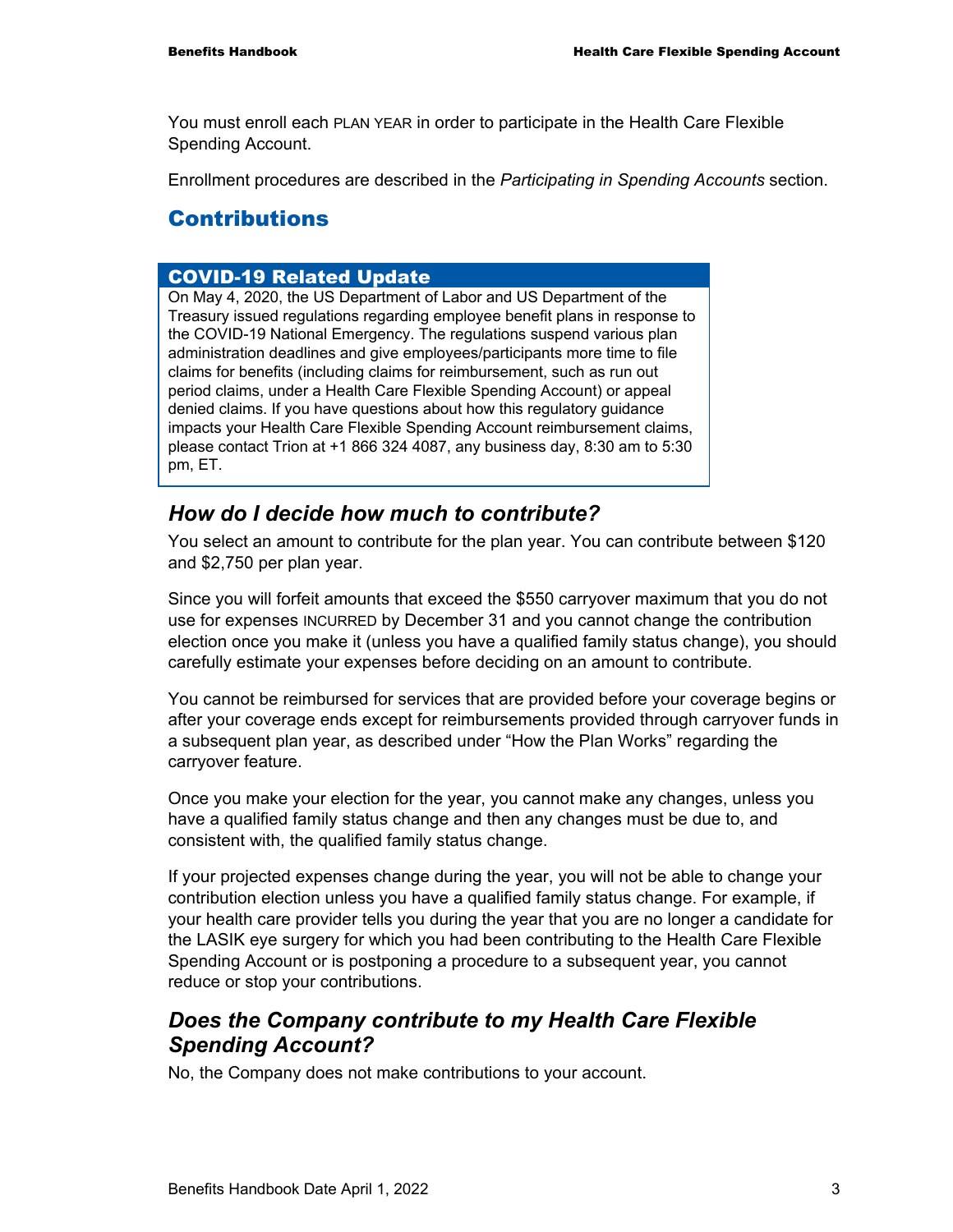#### *What is the minimum amount I can contribute?*

You can contribute a minimum amount of \$120 per plan year to the Plan.

#### *What is the maximum amount I can contribute?*

You can contribute a maximum amount of \$2,750 per plan year to the Plan.

#### *My spouse or domestic partner contributes to his/her employer's health care flexible spending account; is there a limit to how much I can contribute to my Health Care Flexible Spending Account?*

You and your spouse or domestic partner are each limited to the maximum contribution allowed by your respective employer. You can submit a claim only once and only to one health care flexible spending account. If you and your spouse each contribute to a health care flexible spending account, you can only be reimbursed once for any eligible expense.

#### *My spouse or domestic partner and I both work for the Company; how much can we put in the Plan?*

You and your spouse or domestic partner can each contribute up to \$2,750 per plan year to this plan.

You can submit a claim only once and only to one health care flexible spending account. If you and your spouse each contribute to a health care flexible spending account, you can only be reimbursed once for any eligible expense.

#### *How are contributions credited to my account?*

Your contributions will be deducted on a before-tax basis each pay period and will be credited to your account. The total amount elected for the plan year is available for reimbursement at the start of the year, regardless of your contributions at the time of reimbursement.

#### *When will contributions start to come out of my paycheck?*

When you first enroll as a newly eligible employee or as a result of a qualified family status change, your contributions will begin in the next available pay period after your enrollment is processed.

If you enroll during the Annual Enrollment period, your contributions will begin with the first pay period of the new plan year.

#### *Can I transfer contributions between my Dependent Care and Health Care Flexible Spending Accounts?*

No, the IRS requires that this Plan and the Dependent Care Flexible Spending Account remain separate. You cannot transfer money between accounts or use money in one account to pay expenses related to the other account.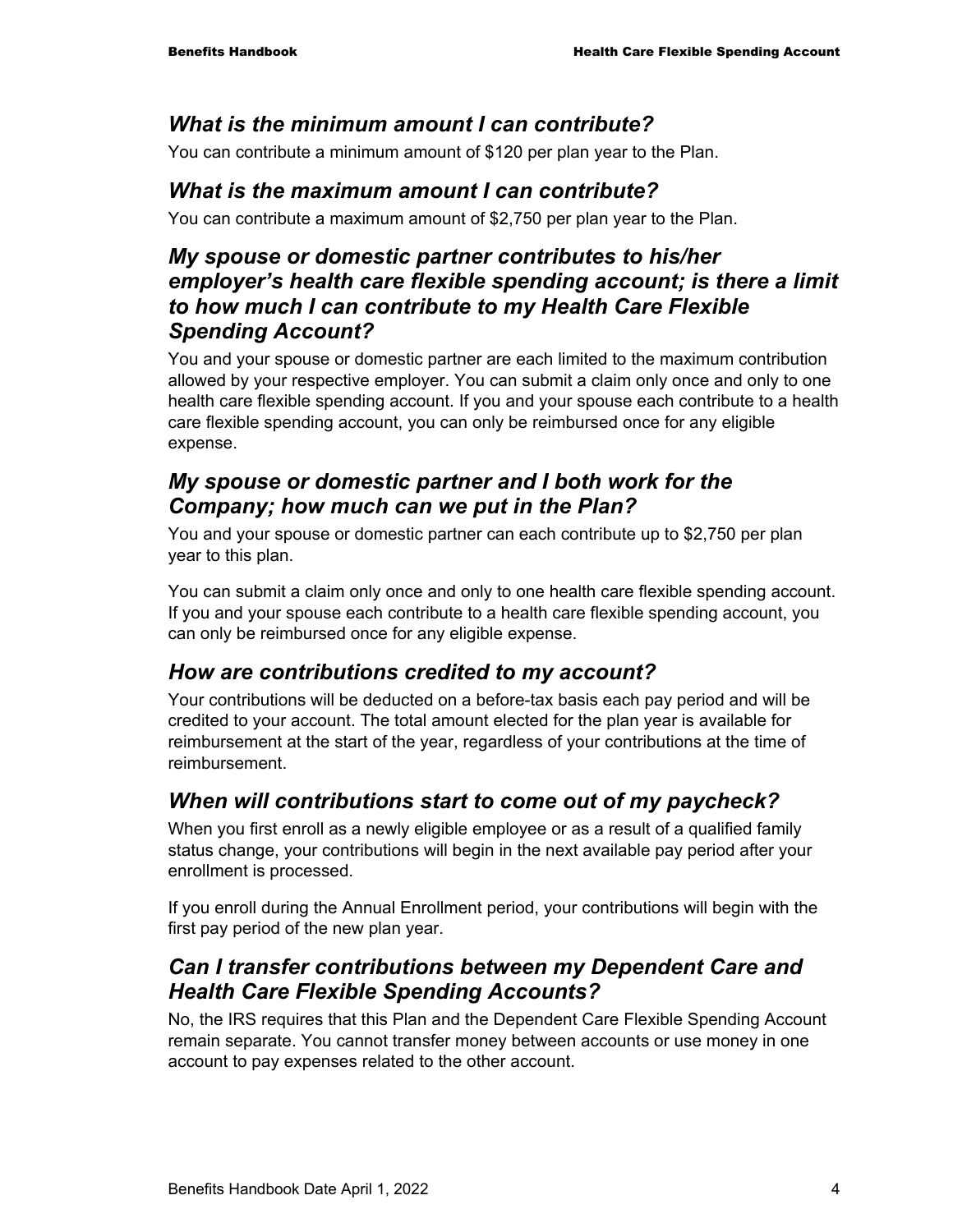#### *What happens to contributions in my Health Care Flexible Spending Account that I haven't used by the end of the plan year?*

The Plan allows a maximum of \$550 of your Health Care Flexible Spending Account balance to be carried over into the next plan year. In accordance with IRS rules, you will forfeit any account balance over \$550 that is not used to pay eligible expenses incurred between January 1 and December 31 of the plan year if they are not submitted by March 31.

**Example:** If you have a \$600 balance in your Health Care Flexible Spending Account on December 31, 2022, \$550 of the \$600 balance will be carried over for you to use in 2023. The remaining \$50 of the \$600 balance will be forfeited unless you submit by March 31, 2023 claims for eligible expenses incurred in 2022 to use the \$50 balance.

If your participation ends during the plan year, you will not be reimbursed for expenses incurred after the date your participation ends (for example, after your employment ends, unless you continue participation through COBRA). You will, however, have until March 31 of the following plan year to submit for reimbursement eligible expenses you incurred during the plan year while you were participating.

If you were participating in the HEALTH FSA solely from the prior plan year's carryover funds, you are not eligible to continue participation through COBRA. You will, however, have until March 31 of the following plan year to submit reimbursement for eligible expenses you incurred during the plan year while you were participating.

#### **Taxes**

See the *Participating in Spending Accounts* section for more information about taxes.

# How the Plan Works

You may contribute to the Plan through payroll deductions on a before-tax basis. When you have reimbursable health care expenses, you can receive your money back taxfree, up to the amount you elect to contribute for the year. You are reimbursed for eligible expenses that are not covered by another plan.

You contribute to the Health Care Flexible Spending Account over a 12-month PLAN YEAR, from January 1 to December 31 (or fewer months, if you start or stop participating during the plan year as the result of a qualified family status change). You may use your Health Care Flexible Spending Account to pay for eligible expenses INCURRED during the plan year. You have until March 31 of the following plan year to submit for reimbursement eligible expenses you incurred during the plan year.

The Plan generally allows a maximum of \$550 of your Health Care Flexible Spending Account unused balance to be carried over into the next plan year to be used for eligible expenses. **In accordance with IRS rules, you will forfeit any amount that exceeds the maximum \$550 carryover amount that is not used to pay eligible expenses incurred by December 31 (and submitted by March 31).**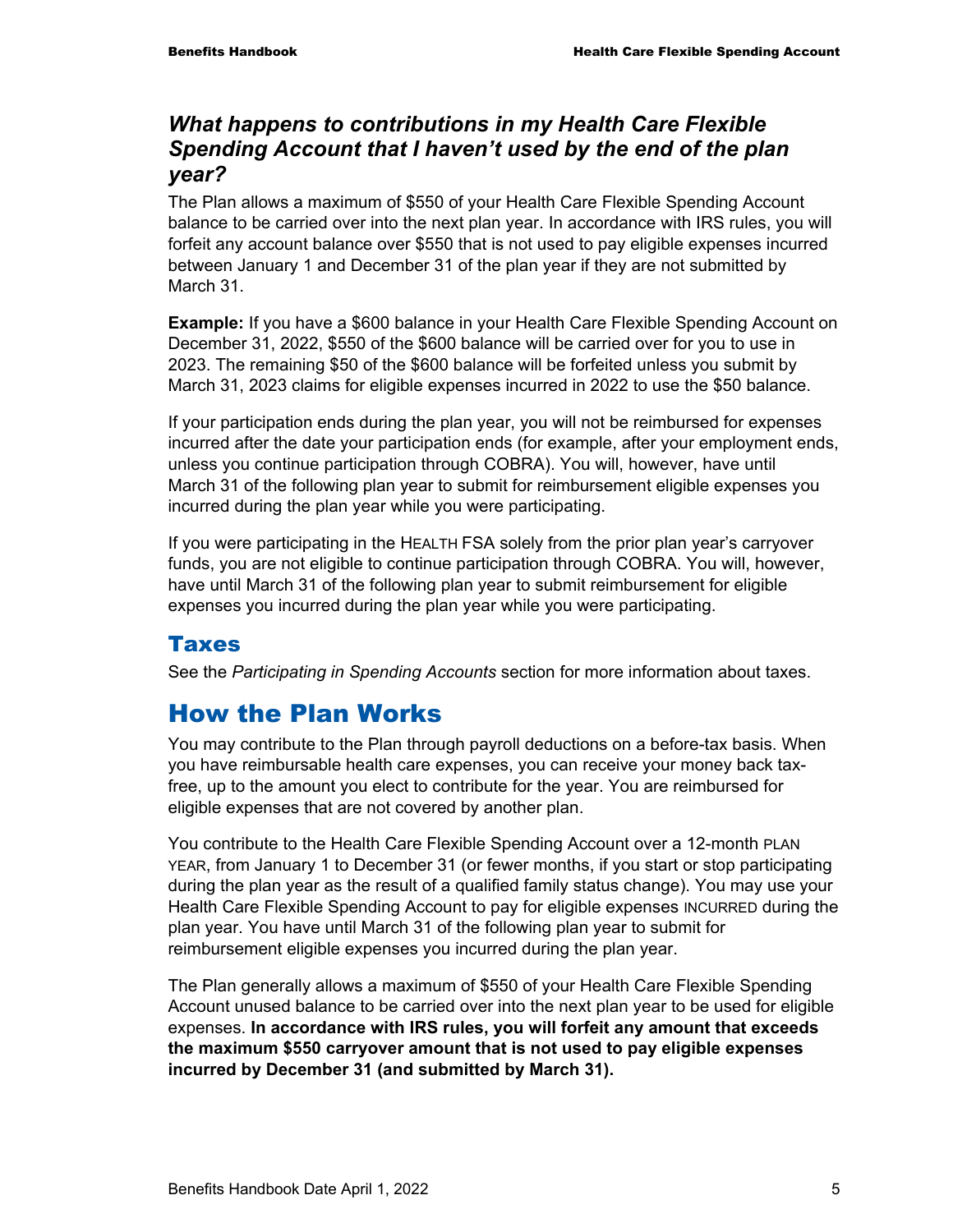**Example:** You can use your 2022 Health Care Flexible Spending Account to be reimbursed for eligible expenses incurred between January 1 and December 31, 2022 (the plan year). You must submit claims for those expenses no later than March 31, 2023. If you have a \$600 balance in your Health Care Flexible Spending Account on December 31, 2022, \$550 of the \$600 balance will be carried over for you to use in 2023. The remaining \$50 of the \$600 balance will be forfeited unless you submit by March 31, 2023 claims for eligible expenses incurred in 2022 to use the \$50 balance.

For examples of IRC Section 213 qualified medical expenses, see IRS Publication 502, which is available at www.irs.gov or by calling the IRS at +1 800 829 3676. Note that certain items listed in Publication 502 may not qualify for Health Care Flexible Spending Account reimbursement, such as premiums for dental or vision insurance (see "Examples of Eligible Expenses" on page 16 and "Examples of Ineligible Expenses" on page 18 for more information). You may also contact the Claims Administrator, for information about reimbursable qualified medical expenses.

### Reimbursements

#### COVID-19 Related Update

On May 4, 2020, the US Department of Labor and US Department of the Treasury issued regulations regarding employee benefit plans in response to the COVID-19 National Emergency. The regulations suspend various plan administration deadlines and give employees/participants more time to file claims for benefits (including claims for reimbursement, such as run out period claims, under a Health Care Flexible Spending Account) or appeal denied claims. If you have questions about how this regulatory guidance impacts your Health Care Flexible Spending Account reimbursement claims, please contact Trion at +1 866 324 4087, any business day, 8:30 am to 5:30 pm, ET*.*

In general, the Plan will reimburse:

- eligible health care expenses that are not covered by another plan, including copayments, deductibles, coinsurance and costs after your dental, vision or medical plan paid a benefit,
- that generally would be qualified medical expenses under federal tax law, and
- **that are INCURRED in the PLAN YEAR for which you make contributions**

For examples of IRC Section 213 qualified medical expenses, see IRS Publication 502, which is available at www.irs.gov or by calling the IRS at +1 800 829 3676. Note that certain items listed in Publication 502 may not qualify for Health Care Flexible Spending Account reimbursement, such as premiums for dental or vision insurance. You may also contact the Claims Administrator, for information about reimbursable qualified medical expenses.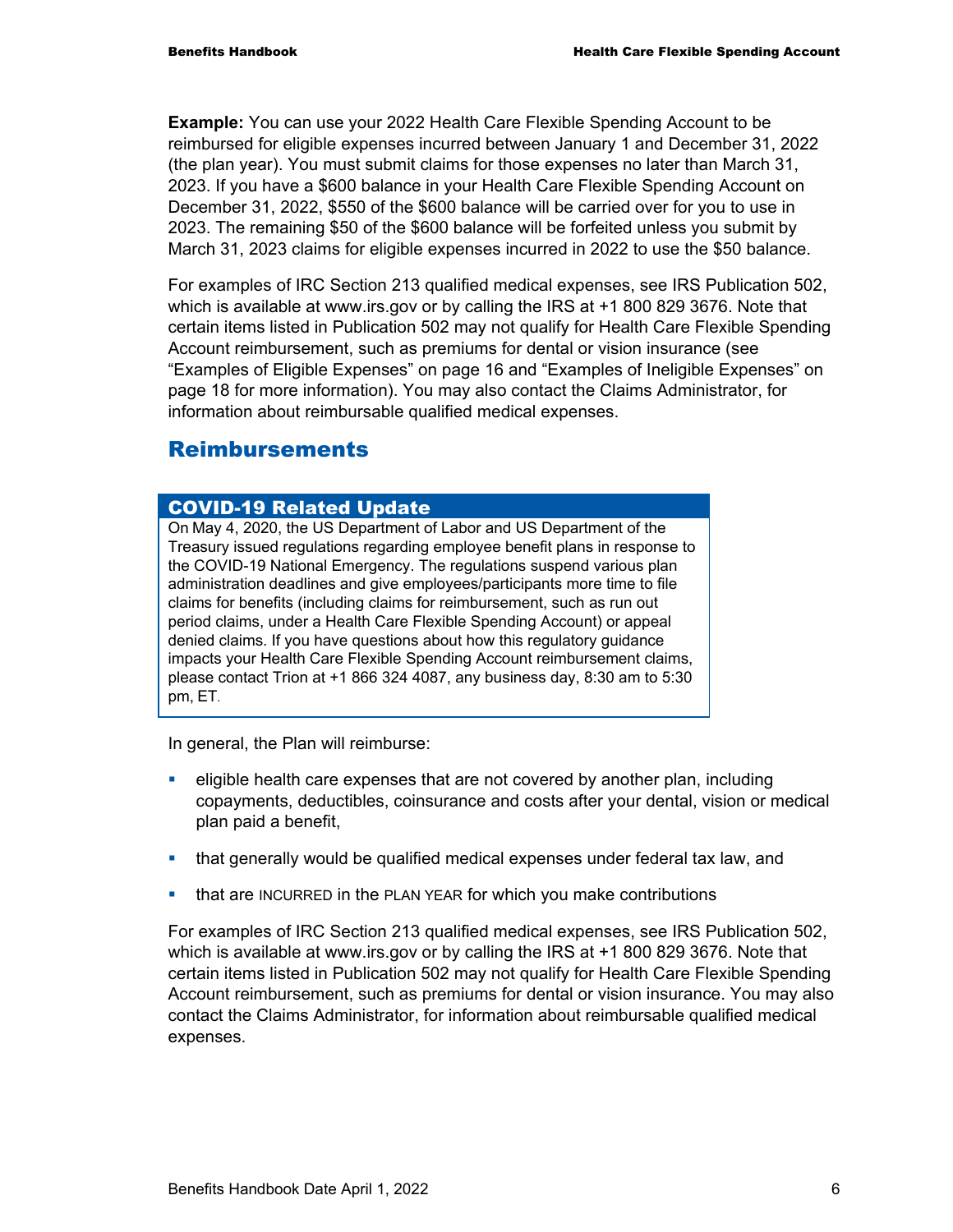#### *Who are the qualifying family members whose expenses may be reimbursed?*

According to the IRS, a qualifying family member includes any person who qualifies for tax-free health plan benefits, including any of the following individuals:

- vour spouse
- a person for whom you can claim an exemption on your federal taxes
- **a** person who meets all of the following criteria:
	- − is your child (by birth or adoption), stepchild or foster child; your sibling or, stepsibling; or the descendant of your child, stepchild, foster child or sibling
	- − lives with you for more than half the year
	- − doesn't provide more than half his or her own support for the year
	- − has not reached or will not reach the age of 27 at the end of the Plan Year
	- − is either a US citizen, national, or resident; a resident of Canada or Mexico; or a child being adopted by a US citizen or national who shares that individual's home as a member of the household.
- another person (e.g., relative, domestic partner, same-sex spouse) who meets all of the following criteria:
	- − receives more than half of his or her support from you during the calendar year
	- − can't be claimed as anyone's "qualifying child" dependent
	- − is your relative or, if the person is not your relative, he or she must live with you for the entire calendar year as a member of your household (except for temporary reasons such as vacation, military service or education) and the relationship cannot be in violation of local law
	- is either a US citizen, national, or resident; a resident of Canada or Mexico; or a child being adopted by a US citizen or national who shares that individual's home as a member of the household.

You can be reimbursed for eligible expenses for you, your spouse or your qualifying family members.

Unless your domestic partner or his or her children qualify for tax-free health plan benefits (as described above), the federal government does not permit you to use health care flexible spending accounts for eligible expenses incurred by your domestic partner or his or her children.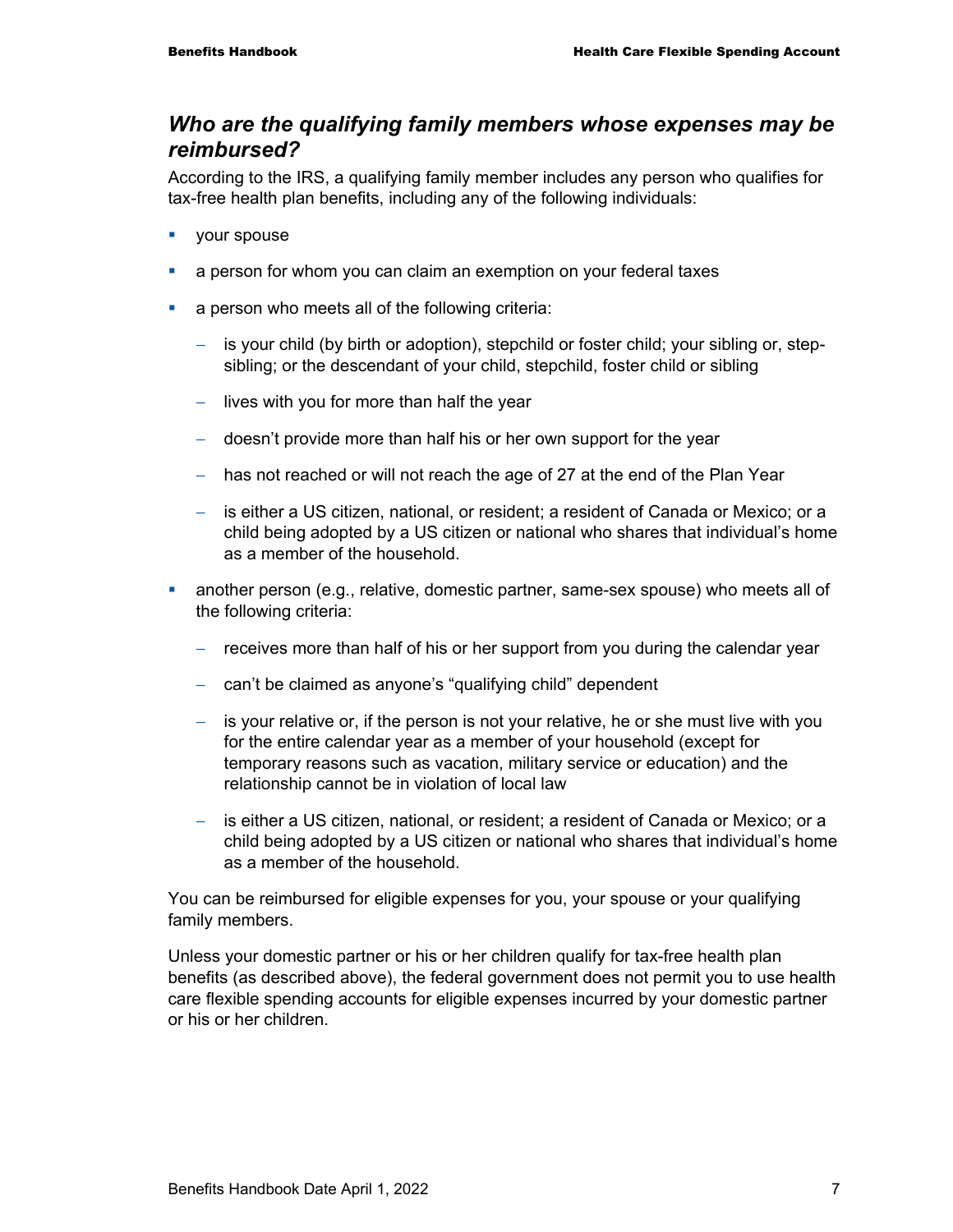#### *How do I get Health Care Flexible Spending Account reimbursements?*

There are several ways for you to be reimbursed for eligible Health Care Flexible Spending Account expenses:

- you can use the Prepaid MasterCard® at point of service for eligible expenses without needing to submit claims. When you use the Prepaid MasterCard<sup>®</sup> at a qualifying provider, the funds are automatically deducted from your Health Care Flexible Spending Account for payment. Using the Prepaid MasterCard® reduces out-of-pocket payments and paperwork, as well as the need to wait for reimbursement checks; or
- you can submit a claim for reimbursement either online at the Spending Account Service Center, mobile app (Spending Account Mobile Center for your Android or iPhone, also compatible with iPad® and iPod touch®), by fax at +1 888 788 1928 or by mail.
	- Please note that eligible expenses at a provider who is not a qualifying provider cannot be reimbursed using the Prepaid MasterCard®. Instead, you must submit a claim for reimbursement.

#### **Claims Submission by Mail:**

Spending Account Service Center FSA Claims Processing 2300 Renaissance Boulevard King of Prussia, PA 19406

#### *What is the Prepaid MasterCard®?*

The Prepaid MasterCard® is a special-purpose MasterCard® that gives you a way to pay for eligible expenses without needing to submit claims. The Prepaid MasterCard® lets you electronically access the amount you elected to contribute to your Health Care Flexible Spending Account at qualifying providers.

Trion will provide two (2) Prepaid MasterCards®, which will be loaded with your Health Care Flexible Spending Account election. Additional or replacement cards are available for a \$10.00 fee (come in packages of 2 cards) charged directly to your account. If you participate in more than one account, the fee would be charged first to your Health Care Flexible Spending Account, then your Dependent Care Flexible Spending Account.

### *How does the Prepaid MasterCard® work?*

The Prepaid MasterCard® works like a debit card, with your account balance stored on it. When you use the Prepaid MasterCard®, the amount of the eligible expenses will be deducted automatically from your Health Care Flexible Spending Account and payment will be electronically transferred to the provider/merchant. There are no monthly bills and no interest. The total amount you elected for the plan year is available for reimbursement at the start of the year, regardless of your contributions at the time of reimbursement.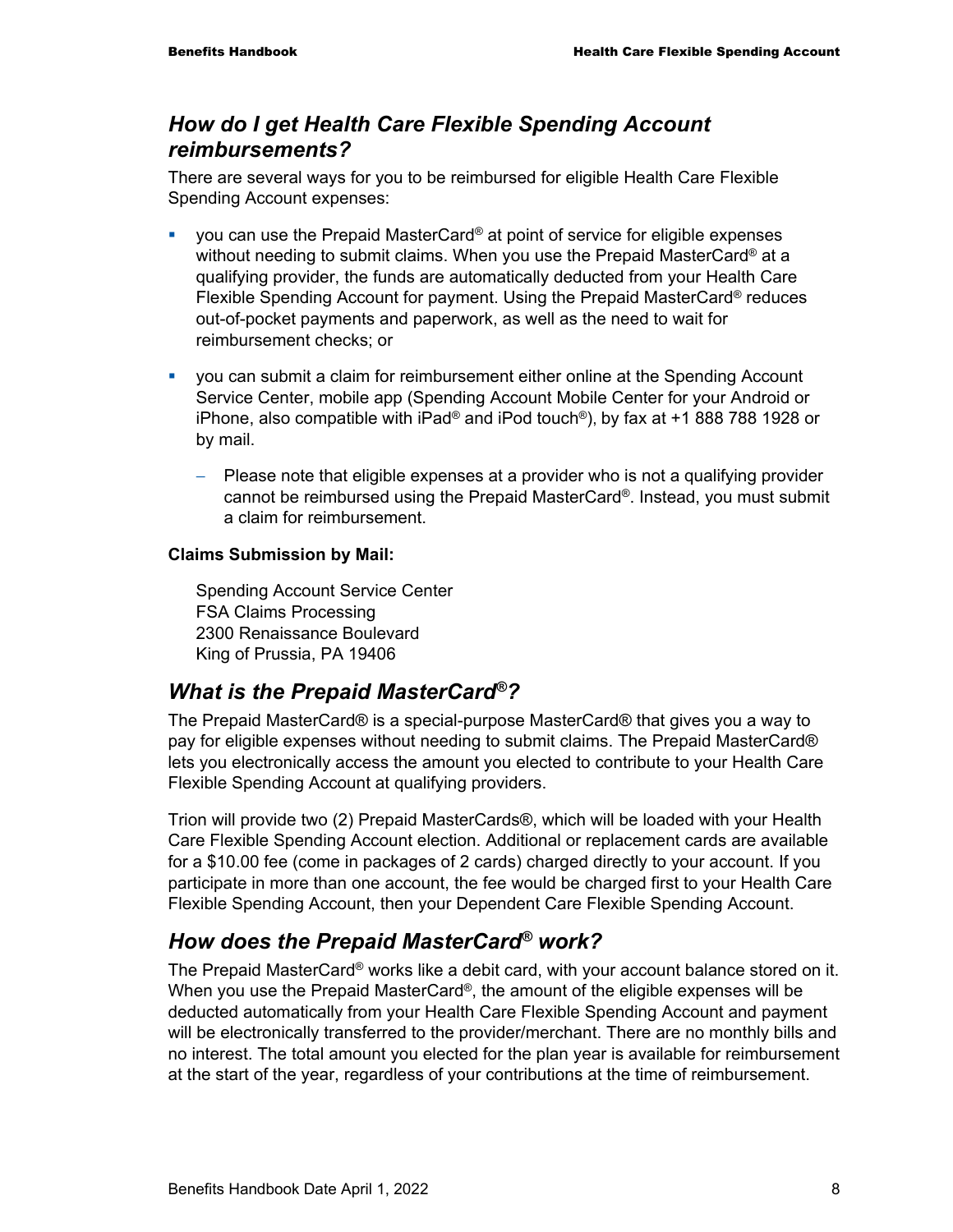#### *Who issues the reimbursements?*

Reimbursements are issued by the Claims Administrator. You can submit your eligible expenses for reimbursement at any time after you incur the expense, provided that you submit your claim for reimbursement before the claims submission deadline of March 31of the following plan year.

#### *Where can I get a Health Care Flexible Spending Account Claim Form?*

Forms can be found on the Claims Administrator's website or be requested from the Claims Administrator by calling +1 866 324 4087.

### *How is the reimbursement paid from my account?*

For eligible expenses that are not reimbursed by using the Prepaid MasterCard®, such as eligible expenses at a provider who is not a qualifying provider, you must submit a claim for reimbursement. The Claims Administrator will reimburse eligible expenses directly to you from your Health Care Flexible Spending Account. The Claims Administrator will do one of the following:

- **EXED** deposit your reimbursement amount directly into your checking or savings account. To establish direct deposit of your reimbursement, you will need to provide your direct deposit information to the Claims Administrator by completing a Direct Deposit Authorization Form, accessible online through the Trion Spending Account Service Center.
- **send your check to your home address if you do not have direct deposit on file with** the Claims Administrator.

Your first reimbursement may be paid by check while the Claims Administrator authenticates your bank information for direct deposit.

#### *How long does it take for claims to be processed?*

Reimbursements are processed within three to four business days of the Claims Administrator's receipt of the completed claim form and required documentation.

#### *Do I need a minimum amount of expenses before I can be reimbursed?*

No. There is no minimum amount of expenses when submitting a claim for reimbursement.

#### *How much can I be reimbursed?*

The total amount elected for the plan year and any carryover amount is available for reimbursement at the start of the year, regardless of your contributions at the time of reimbursement. You can be reimbursed up to your account balance, which is the total amount you elected for the plan year minus the amount you have already been reimbursed.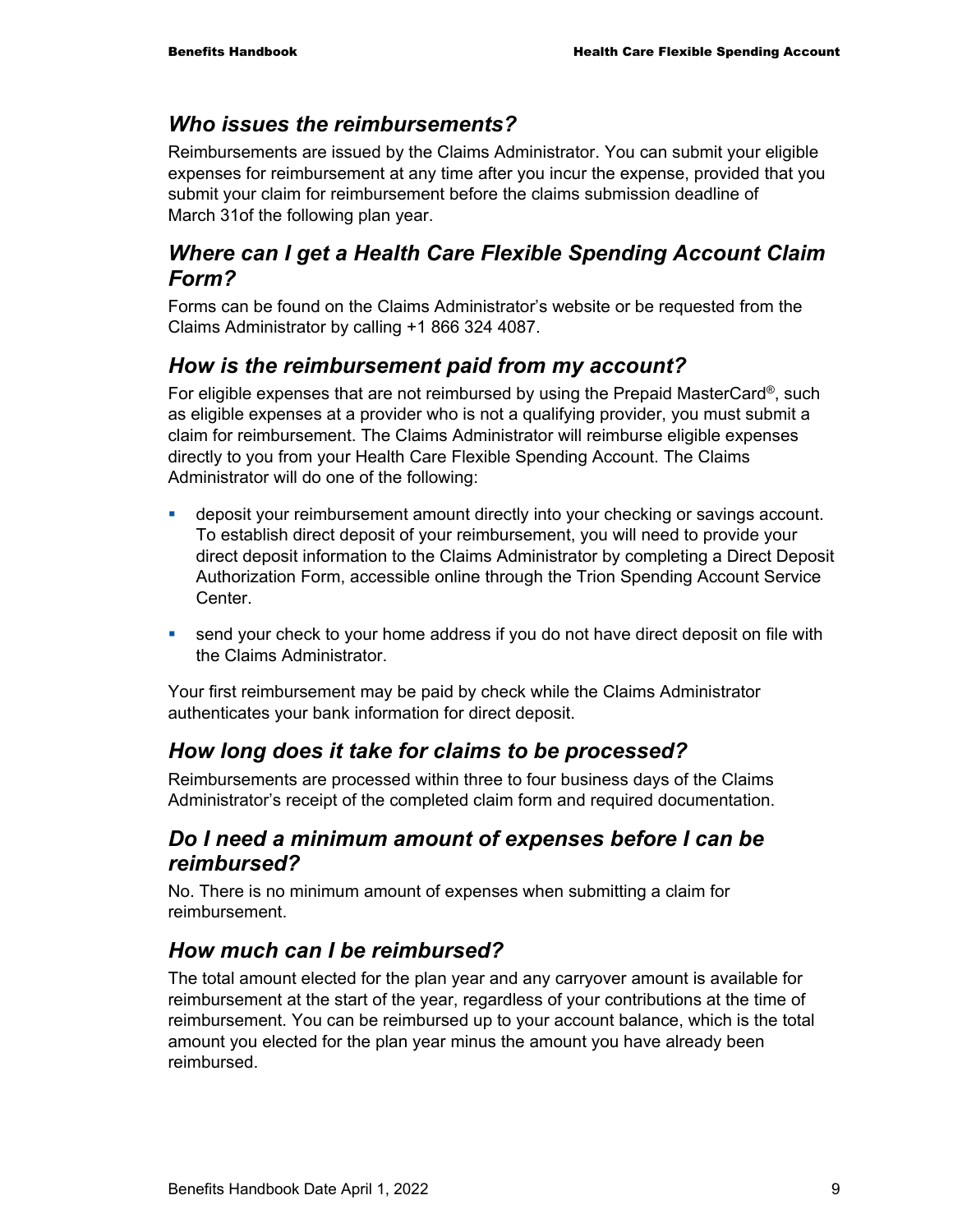#### *What if the amount of my expense is more than I currently have in my account?*

Eligible expenses are reimbursed from your account balance, which is the total amount you elected for the plan year minus the amount you have already been reimbursed.

## *Can I be reimbursed before I pay my provider?*

Yes, but you must submit documentation confirming that services were rendered including dates of service, services rendered and your cost for these services (such as an itemized statement from your provider or an EXPLANATION OF BENEFITS from the insurer) before you can be reimbursed for eligible expenses.

### *Can I pay my provider directly if my provider does not accept the Prepaid MasterCard® as a form of payment?*

Yes, but you must submit documentation confirming that services were rendered including dates of service, services rendered and your cost for these services (such as an itemized statement from your provider or an EXPLANATION OF BENEFITS from the insurer) before you can be reimbursed for eligible expenses. When you submit your claim, you may opt to have your payment sent to "Someone Else" and submit your providers name, address, the patient's full name and your account number at the provider's office during the transaction. Once your claim is approved, the reimbursement process will send a check from your Health Care Flexible Spending Account directly to your provider's office to pay for your eligible item or service.

#### *Can I be reimbursed for expenses incurred before participation in the Plan?*

No, expenses incurred before your participation begins cannot be reimbursed.

#### *How often can I request reimbursement?*

You can submit your expenses for reimbursement as often as you would like, provided that you submit your claim for reimbursement before the claims submission deadline of March 31 of the following plan year.

### *If I use the Prepaid MasterCard® for a health care expense(s), am I required to prove that my expenses qualify as eligible health care expenses?*

Yes, all purchases with the Prepaid MasterCard® are required to be "substantiated," or verified as an eligible health care expense. There are some ways in which your eligible health care expense(s) are automatically substantiated in compliance with IRS regulations. These include co-pay matching SUBSTANTIATION, claims auto-substantiation, and IIAS-Certified Merchant pharmacies.

If a Prepaid MasterCard® purchase cannot be verified by one of the automatic substantiation methods, the IRS requires that you submit itemized receipts to verify that the purchase was eligible for reimbursement under the HEALTH FSA.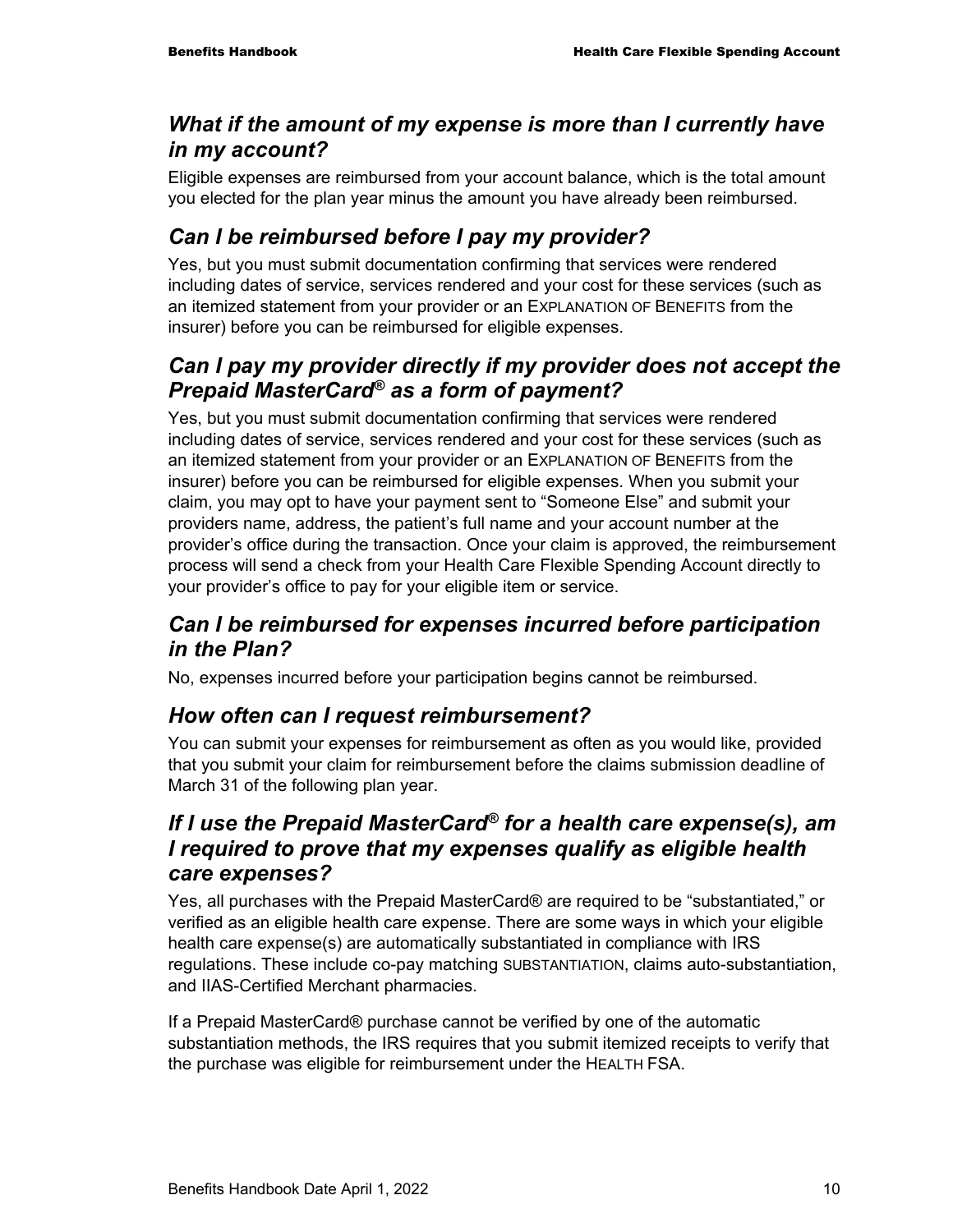### *What happens if my Prepaid MasterCard® expense is not automatically substantiated?*

You will receive a Receipt Request letter from the Claims Administrator, Trion, requesting you to submit an itemized receipt or Explanation of Benefits (EOB) for each unsubstantiated expense. Documentation must include the merchant or provider name, service received or item purchased, date of service or date of purchase, description of the expense and the amount of the expense.

You will have 30 days from the date of the letter to submit your documentation to Trion. If you fail to submit documentation within the 30 day period, you will be sent a second Receipt Request letter from Trion. You will then have 60 days to submit your documentation to Trion.

### *What happens if I submit documentation to substantiate my Prepaid MasterCard® expense(s) and more information is requested?*

If you submit documentation to substantiate the expense(s) and Trion requires more information to make an eligibility determination, you will be sent a Request for More Information (RMI) letter from Trion. You will then have an additional 30 days to submit your additional documentation to Trion.

### *What happens if I submit documentation to substantiate my Prepaid MasterCard® expense(s) and the expense is determined to be ineligible?*

If you submit documentation to substantiate the expense(s) and Trion determines the expense(s) is ineligible, you will be sent an Ineligible Notice letter from Trion. You will then have 30 days to submit a repayment check to Trion. If you fail to repay the expense to the Plan, the expense will be reported to the Internal Revenue Service as taxable income to you.

### *What happens if I do not have documentation to submit for my Prepaid MasterCard® expense?*

If documentation is not available, you may send a check payable to Trion for the expense amount. These monies will be applied to your Health FSA for future reimbursement of eligible expenses. Alternatively, if you have a different eligible expense that was paid out of pocket, you may submit an itemized receipt for it to offset the payment for the expense for which you do not have the necessary documentation.

### *What happens if I am not able to substantiate or repay my Prepaid MasterCard® expense(s) within the specified timeframe?*

Your Prepaid MasterCard® will be temporarily suspended (i.e., cannot be used for further purchases) until the required documentation or repayment check is received and the claim(s) have been verified by Trion.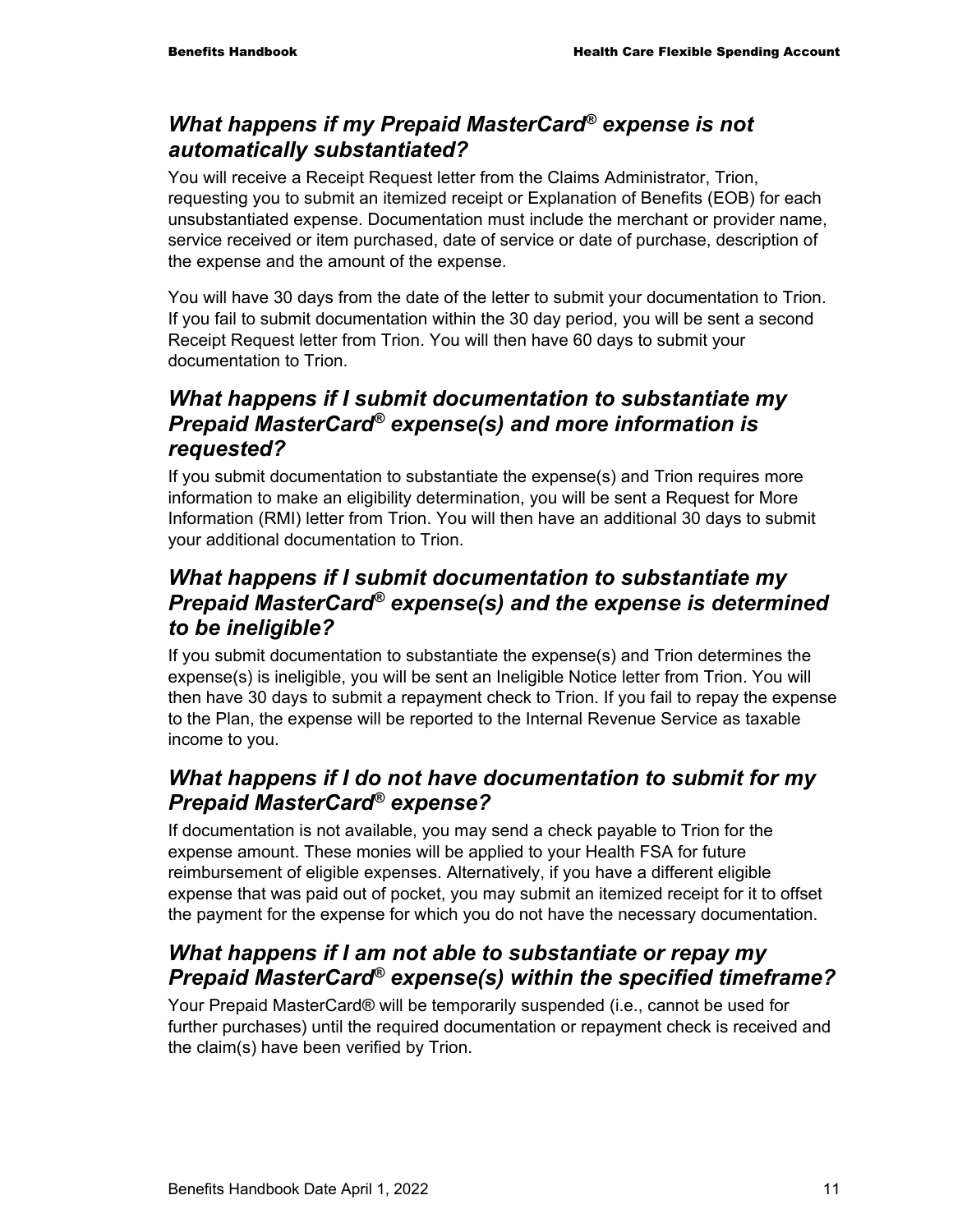Once your Prepaid MasterCard® has been suspended, you won't be able to use your Prepaid MasterCard® for purchases. However, if you need to purchase items during this suspension period, you can still submit a claim reimbursement request form, either online at the Spending Account Service Center, on the mobile app, by fax or by mail.

If you fail to substantiate an expense or otherwise repay the expense to the Plan, the expense will be reported to the Internal Revenue Service as taxable income to you.

### *What happens if my Prepaid MasterCard® is suspended and then I submit documentation to substantiate my Prepaid MasterCard® expense(s)?*

If your Prepaid MasterCard® has been suspended, and you then send in the necessary documentation to prove the expense's eligibility and it is deemed to be an eligible expense, your Prepaid MasterCard® will be reactivated and available for use.

#### *What happens if my Prepaid MasterCard® is suspended and then I submit a check to repay the Prepaid MasterCard® expense(s)?*

If your Prepaid MasterCard® has been suspended, and you then send in a repayment check for the ineligible expense(s), your Prepaid MasterCard® will be reactivated and available for use.

### *Can I carryover any 2022 plan year Health Care Flexible Spending Account balance?*

Yes, the carryover feature for the 2022 plan year will allow a maximum balance of \$550 to be carried over from your Health Care Flexible Spending Account for use in the 2023 plan year.

### *How does the carryover work?*

Your remaining 2022 account balance will be available on January 1, 2023 for eligible expenses incurred in 2023. Any claims for eligible expenses incurred in 2022 that are submitted between January 1, 2023 and March 31, 2023 will be reimbursed from your 2022 balance.

For example:

- In November 2022, you elect to contribute \$2,500 to a 2023 HEALTH FSA.
- On December 31, 2022, you have a balance of \$800 in your Health FSA.
- On January 1, 2023, \$800 will carryover from your 2022 Health FSA, giving you a combined balance of \$3,300 for 2023 (\$2,500 + \$800).
- In March 2023, during the RUN-OUT PERIOD, you submit a claim for \$350 for eligible expenses Incurred in 2022.
	- − Your 2022 Health FSA carryover balance is reduced to \$450 (\$800 minus \$350).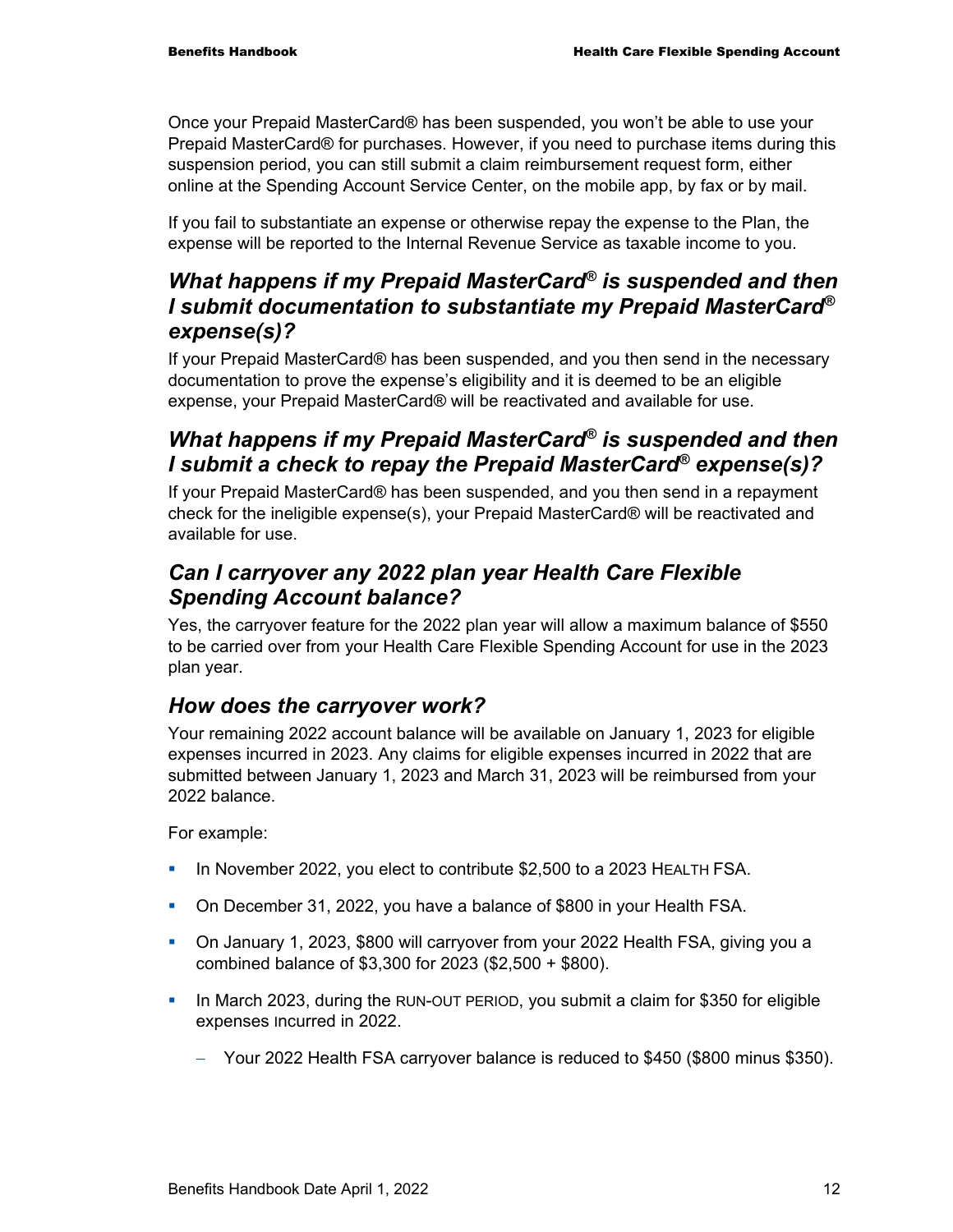- If no other 2022 claims are submitted by March 31, 2023, the \$450 balance will be the remaining carryover balance in your 2023 Health FSA.
- You have \$2,950 available for reimbursement in 2023 (\$2,500 plus \$450).
- You incur \$2,700 in eligible expenses on July 15, 2023 and submit a claim for reimbursement.
- You are reimbursed for the \$2,700 claim (\$2,500 from your 2023 Health FSA plus \$200 from your 2022 balance that was carried over).
	- − Your 2023 balance is now reduced to \$250 (\$2,950 minus \$2,700).
- If no other 2022 claims are submitted by March 31, 2023, your \$250 Health FSA balance will be your carryover balance in 2023.

Based on the current plan terms and applicable law, for the 2022 plan year (and subsequent plan years), after March 31, 2023, any 2022 balance over \$550 will be forfeited at that time. Up to \$550 of your 2022 account balance will be available on January 1, 2023 for eligible expenses incurred in 2023.

### *Does the carryover impact the amount I may contribute to the Health Care Flexible Spending Account in subsequent years?*

No. The 2022 carryover (up to a maximum of \$550) does not affect the maximum amount of contributions that you may contribute to your Health FSA. You may contribute up to the maximum amount each year, regardless of whether any amount is carried over from the prior year. The maximum contribution amount for 2022 is \$2,750.

#### *Which plan terms apply to my carryover funds if I elect to contribute to a Health FSA for 2022 and have a 2021 balance that is carried over?*

The 2021 carryover funds are subject to the plan terms of the HEALTH FSA applicable to you as a result of your medical plan and Trion Health Savings Account elections for 2022, as shown in the chart below:

| <b>2022 Medical Coverage and HSA Elections</b>                   | <b>Applicable Plan Terms</b>                                    |
|------------------------------------------------------------------|-----------------------------------------------------------------|
| \$400 Deductible Plan                                            | Health Care Flexible Spending Account                           |
| \$1,500 Deductible Plan with Health Savings<br>Account           | Limited Purpose Health Care Flexible<br><b>Spending Account</b> |
| \$1,500 Deductible Plan without Health Savings<br><b>Account</b> | Health Care Flexible Spending Account                           |
| \$2,850 Deductible Plan with Health Savings<br><b>Account</b>    | Limited Purpose Health Care Flexible<br><b>Spending Account</b> |
| \$2,850 Deductible Plan without Health Savings<br><b>Account</b> | Health Care Flexible Spending Account                           |
| <b>HMSA Hawaii HMO Plan</b>                                      | Health Care Flexible Spending Account                           |
| <b>HMSA Hawaii PPP Plan</b>                                      | Health Care Flexible Spending Account                           |
| <b>Marsh McLennan Medical Coverage Waived</b>                    | Health Care Flexible Spending Account                           |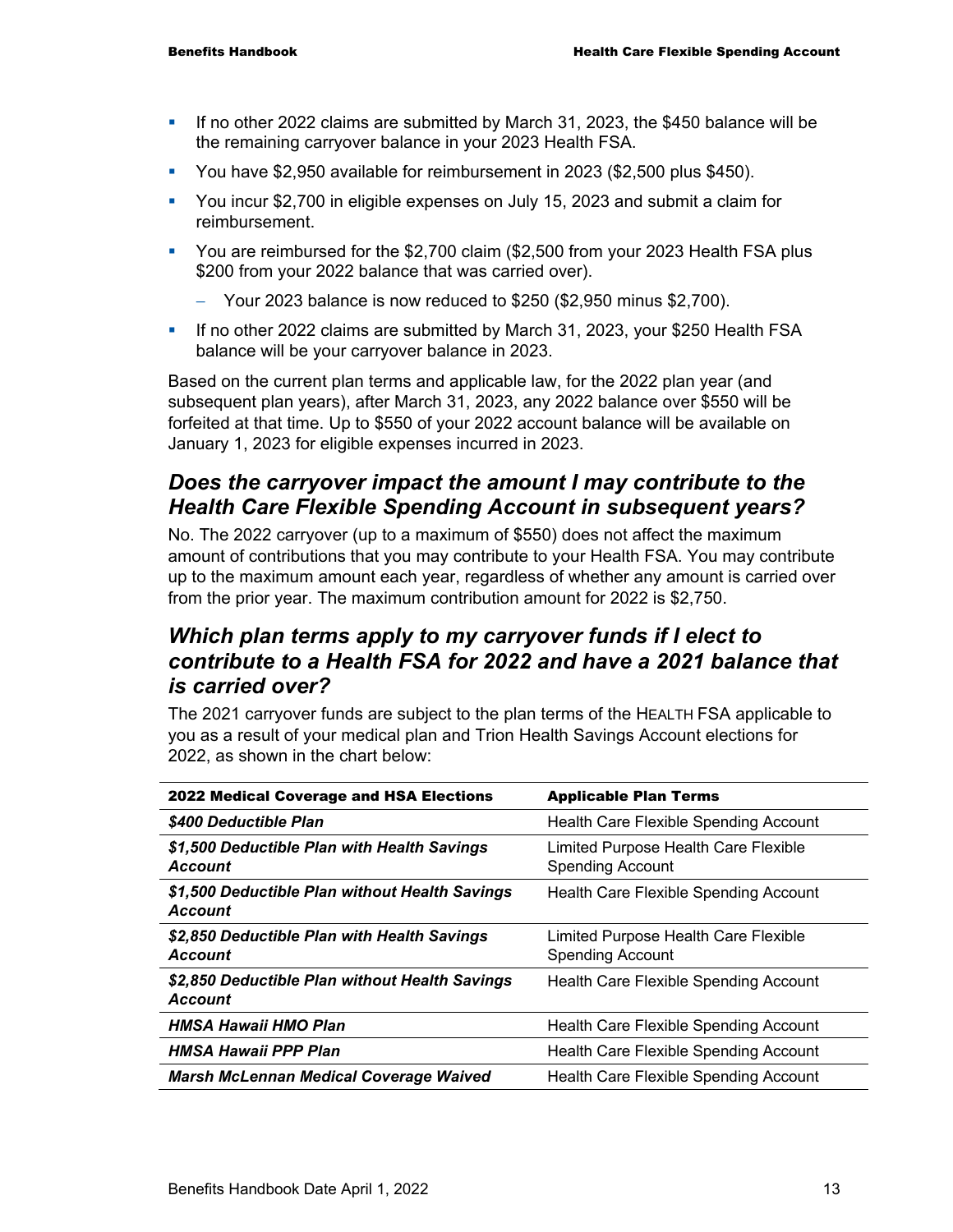#### *Do I have to elect to contribute to a Health FSA in the following year for the carryover funds?*

No. If you do not elect a HEALTH FSA in the following year, a HEALTH FSA will be established for you for the carryover funds.

### *What type of Health FSA will be established for me if I don't elect to contribute to a Health FSA in 2022 and have a 2021 balance?*

The type of HEALTH FSA established for you depends solely on your 2022 medical coverage election, as shown in the chart below:

| If you Do Not elect a Health FSA for 2022 and have a 2021 balance |                                                          |  |
|-------------------------------------------------------------------|----------------------------------------------------------|--|
| 2022 Medical Coverage Election                                    | <b>Health FSA Established for 2022</b>                   |  |
| \$400 Deductible Plan                                             | Health Care Flexible Spending Account                    |  |
| \$1,500 Deductible Plan                                           | Limited Purpose Health Care Flexible Spending<br>Account |  |
| <i><b>\$2.850 Deductible Plan</b></i>                             | Limited Purpose Health Care Flexible Spending<br>Account |  |
| <b>HMSA Hawaii HMO Plan</b>                                       | Health Care Flexible Spending Account                    |  |
| <b>HMSA Hawaii PPP Plan</b>                                       | Health Care Flexible Spending Account                    |  |
| <b>Marsh McLennan Medical Coverage Waived</b>                     | Limited Purpose Health Care Flexible Spending<br>Account |  |

### *What is the deadline for using the carryover funds?*

You have until December 31 of the plan year into which funds are carried over to incur eligible expenses. The deadline to submit claims is March 31 of the following year.

For example, \$550 is carried over from 2021 to your 2022 Health FSA. You have all of 2022 to incur expenses and submit claims against any 2022 election amount plus the 2021 carryover funds. You then have until March 31, 2023 to submit claims for reimbursement for claims incurred in 2022.

#### *Does the carryover affect my eligibility to contribute to a Health Savings Account?*

No. Your eligibility to contribute to a Health Savings Account is not impacted by the carryover feature, and you can contribute to a Health Savings Account starting on January 1, as long as you meet the eligibility requirements. Please note that if you are covered by a Health Care Flexible Spending Account, you are not eligible to contribute to a Health Savings Account.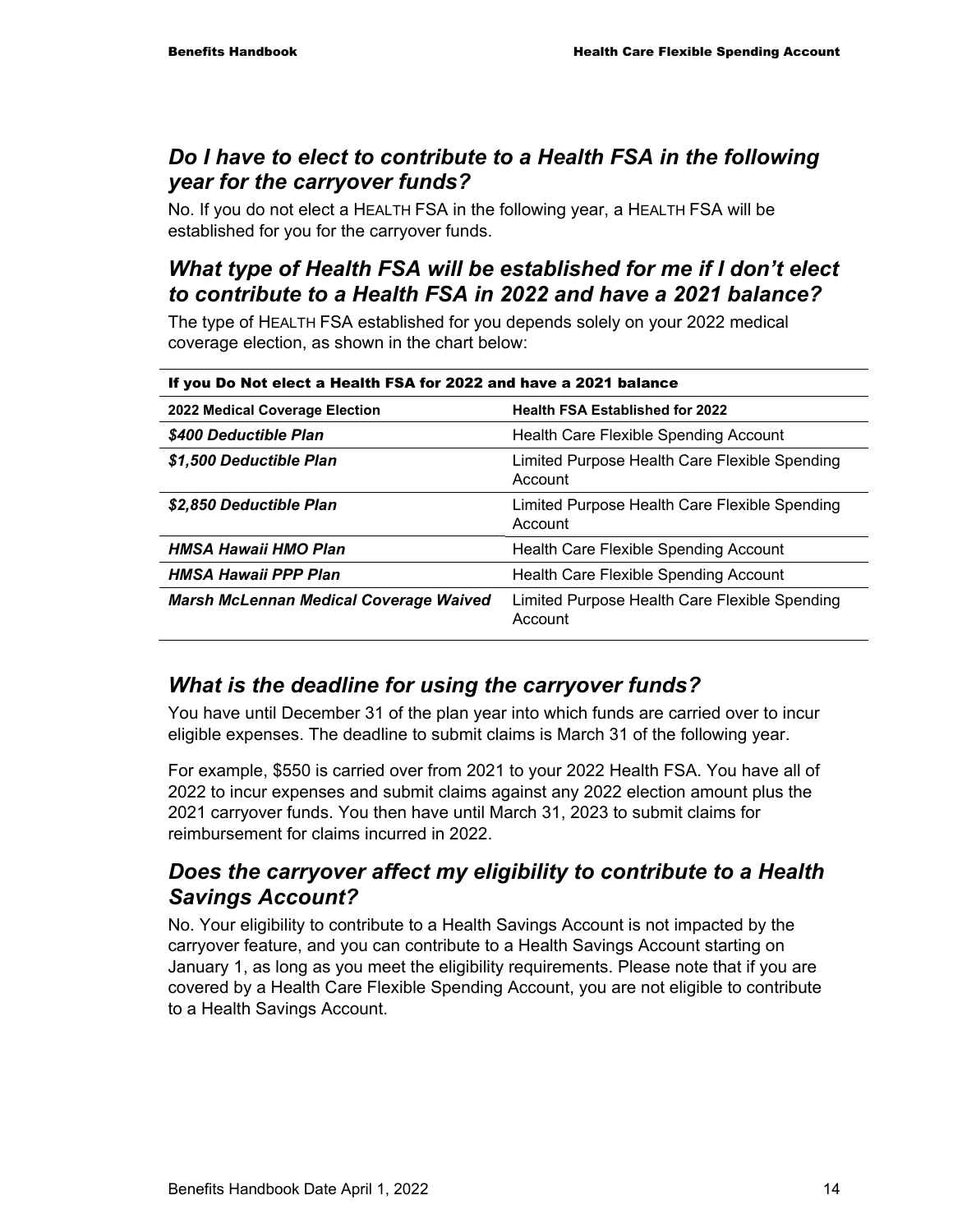#### *If my participation ends during the year, can I be reimbursed for expenses incurred after my participation ends?*

If your participation ends during the year, you will not be reimbursed for expenses incurred after the date your participation ends (for example, after your employment ends, unless you continue participation through COBRA). You will, however, have until March 31 of the following plan year to submit for reimbursement eligible expenses you incurred during the plan year while you were participating.

If you were participating in the Health FSA solely from the prior plan year's carryover funds, you are not eligible to continue participation through COBRA. You will, however, have until March 31 of the following plan year to submit reimbursement for eligible expenses you incurred during the plan year while you were participating.

#### *What happens to my Health Care Flexible Spending Account when I am on an authorized unpaid leave of absence?*

Your before-tax contributions cease. (In some circumstances, COBRA participation may be available.)

Upon return to work, your before-tax contributions will resume. The amount of your before-tax contributions will be recalculated for the remainder of the year to "catch-up" for your missed contributions while on leave. The balance of your annual election will be divided by your remaining pay dates, spreading the balance over the remaining pay periods through the end of the year. This will increase your per pay period contribution upon return from your authorized unpaid leave.

For example, suppose your annual election to the Health Care Flexible Spending Account is \$1,200 and you are on an authorized unpaid leave from July 1 through November 1. You will have contributed \$600 before you began leave and your contributions will stop while you are on leave. When you return to work, the remaining \$600 of your annual election will be spread out over the November and December pay periods. You can submit claims for reimbursement for any eligible expenses you incur while on an authorized unpaid leave.

#### *How do I appeal a benefit determination or denied claim?*

There are special rules, procedures and deadlines that apply to appeals of benefit determinations and denied claims and you have special legal rights under ERISA. Please refer to the *Administrative Information* section for a description of the appeal process.

#### *How can I get a copy of IRS Publication 502?*

Go to www.irs.gov and enter "502" in the "Search" box for more information about IRC Section 213 qualified medical expenses. Note that certain items listed in Publication 502 may not qualify for Health Care Flexible Spending Account reimbursement, such as premiums for dental or vision insurance (see "Examples of Eligible Expenses" on page 16 and "Examples of Ineligible Expenses" on page 18 for more information).

You may also contact the Claims Administrator for information about reimbursable qualified medical expenses.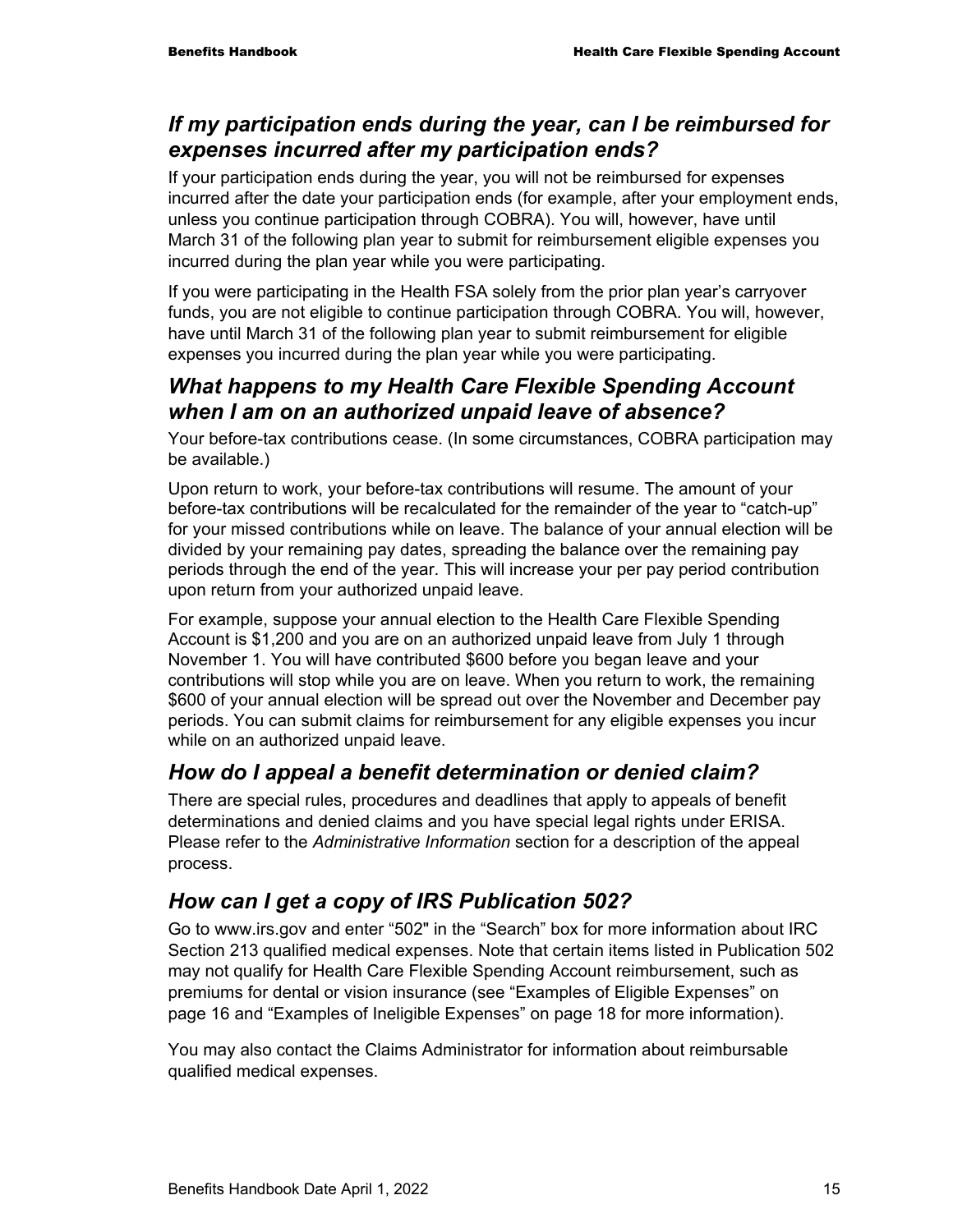### Examples of Eligible Expenses

Expenses reimbursed by the Plan include:

- **•** medical services provided by medical practitioners and that are not covered by another plan
- charges for medically necessary services not covered by another plan, including but not limited to the following:
	- − deductibles
	- − out-of-pocket expenses
	- − copayments
	- − coinsurance
	- − charges exceeding reasonable and customary amounts
	- charges exceeding plan limits
	- − prescription drug charges
	- − other non-covered charges
	- − all medically necessary prescription drugs and certain other prescription drugs permitted by the IRS (e.g., contraceptives and pre-natal vitamins)
	- − over-the-counter non-prescription medicines, such as allergy and cold medications, aspirin and antacids
	- − eye exams, glasses (frames and lenses), contact lenses and solutions for contact lenses, lubricant eye drops, eye patches and reading glasses
	- − LASIK eye surgery
	- − dental implants
	- − dental treatment, routine dental care (cleaning, X-rays, fillings, etc.), and overthe-counter products such as denture adhesive, temporary filling and temporary relief (if accompanied by a Letter of Medical Necessity)
	- − orthodontia (braces)
	- − mouth guards
	- − hearing exams, hearing aids
	- − cost differences between semi-private and private hospital rooms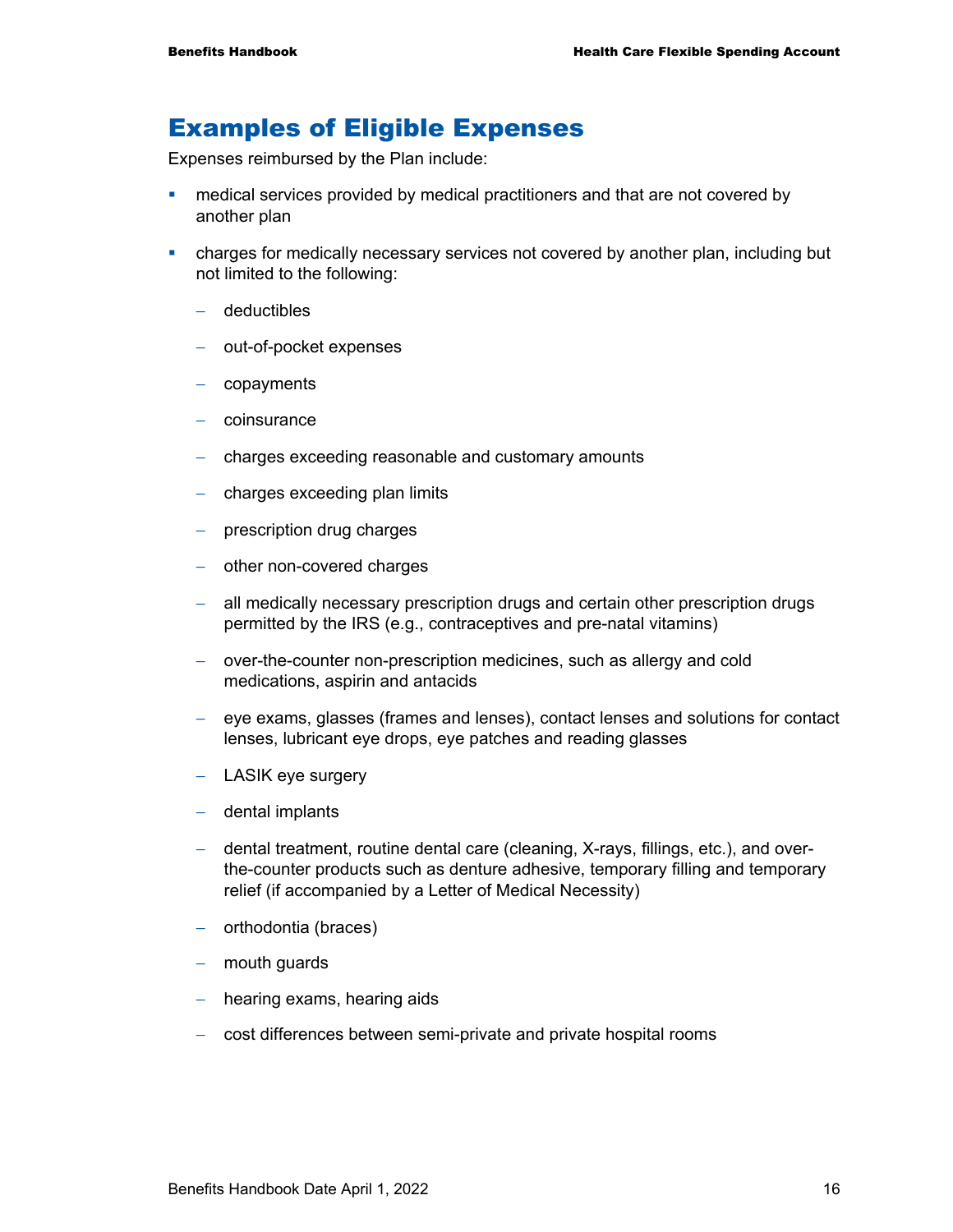- − cost for special medical equipment installed in your home, or for home improvements for purposes of medical care, e.g., ramps, support bars, railings, etc. (if accompanied by a Letter of Medical Necessity)
- − fees for special schools on the recommendation of a physician, including schools for the mentally impaired, physically disabled or individuals with severe learning disabilities
- − transportation (amounts paid for travel primarily for, and essential to, medical care)
- − personal use items if primarily used to prevent or alleviate a physical or mental defect or illness, e.g., Braille books, hearing aids
- − private nursing services rendered in your home or elsewhere
- − smoking cessation programs
- − weight loss programs (if you have a letter from your treating physician indicating medical necessity)
- **PERIODIATE:** periodic health evaluations, including tests and diagnostic procedures ordered in connection with routine examinations, such as annual physicals
- **•** routine prenatal and well-child care
- flu shots (if not covered by the Marsh & McLennan Companies \$1,500 Deductible Plan, \$2,850 Deductible Plan, or any other plan)
- **vaccinations**
- **E** child and adult immunizations
- screenings for conditions such as:
	- − cancer
	- − heart and vascular diseases
	- − infectious diseases
	- − mental health conditions
	- − substance abuse
	- − metabolic, nutritional, and endocrine conditions
	- − musculoskeletal disorders
	- − obstetric and gynecological conditions
	- − pediatric conditions
	- − vision and hearing disorders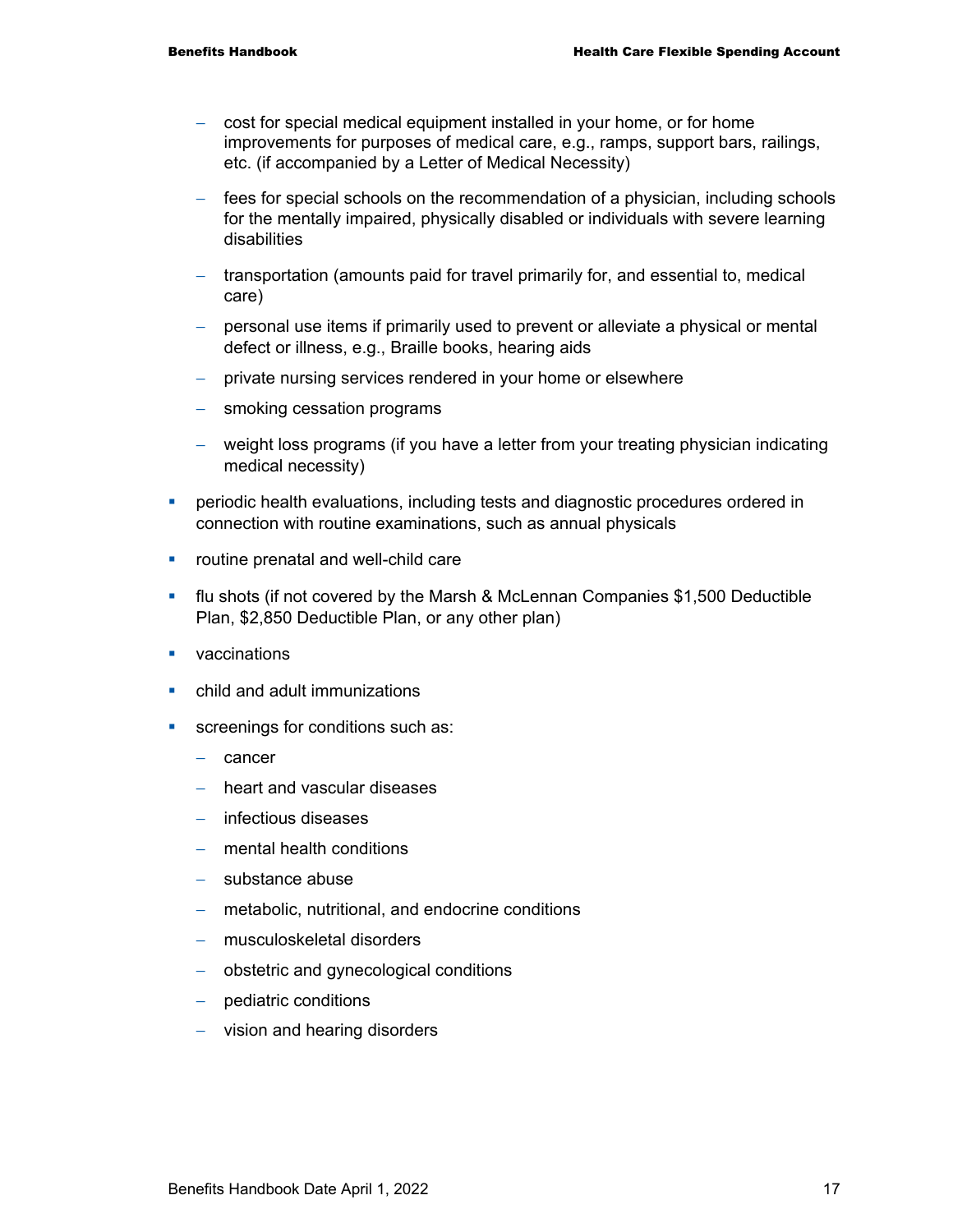- **PEDITE:** preventive over-the-counter expenses, such as:
	- − home diagnostic tests or kits for blood pressure, cholesterol screening, diabetes (e.g., glucose monitor), colorectal, HIV
	- − smoking-cessation relief, such as patches and gum
	- − pre-natal vitamins.

For examples of IRC Section 213 qualified medical expenses, see IRS Publication 502, which is available at www.irs.gov or by calling the IRS at +1 800 829 3676. Note that certain items listed in Publication 502 may not qualify for Health Care Flexible Spending Account reimbursement, such as premiums for dental or vision insurance. You may also contact the Claims Administrator for information about reimbursable qualified medical expenses.

## Examples of Ineligible Expenses

You cannot be reimbursed for certain health care expenses, such as:

- contributions to other employer-sponsored dental, vision or medical plans, including plans sponsored by your spouse's employer (contributions to the Company's dental, vision and medical plans are already made on a before-tax basis)
- premiums paid for any health care plan, including COBRA, Medicare, plans sponsored by your spouse's employer, and individual health insurance offered through a Health Insurance Marketplace Exchange
- costs you deduct as health care expenses on your federal income tax return
- expenses not eligible to be deducted under federal tax law
- **EXPENSES FEERS** reimbursed by any other health plan
- health/gym/fitness club membership fees (unless you have a letter from your treating physician indicating medical necessity)
- **EXECT** elective cosmetic surgery, electrolysis, hair removal or transplants, liposuction, etc.
- vitamins and other dietary supplements, toiletries and cosmetics that are not medically necessary
- **EXED medications purchased merely to maintain your or your family's health**
- **•** prescription drugs that are not medically necessary and not permitted by the IRS (such as Rogaine)
- cosmetic dental work (including bleaching, bonding and veneers)
- undocumented travel to or from your physician's office or other medical facility
- weight loss programs (unless you have a letter from your treating physician indicating medical necessity)
- **IDOM** long-term care premiums and services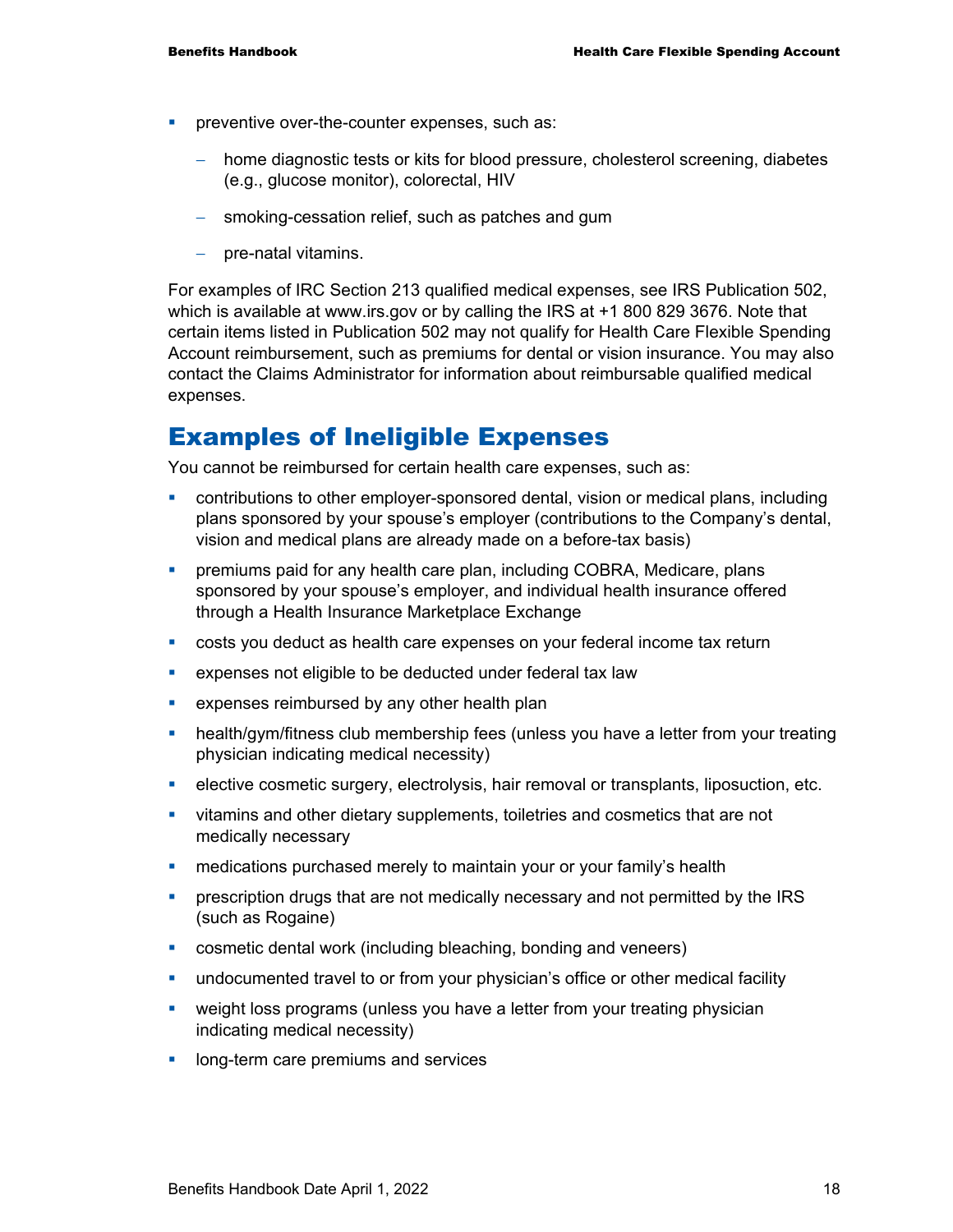# About Your Account

#### *How can I find out my unused account balance and other account information?*

You can access Trion's online website, https://trion.lh1ondemand.com, the Spending Account Service Center, 24 hours a day, 7 days a week. The Spending Account Service Center provides you with helpful tools and information such as:

- account elections and balances, year-to-date contributions, submitted/paid claims and issued reimbursements,
- online claim submission.
- **direct deposit form, claim forms, and eligible expenses listings.**

#### *When will I receive my account statement?*

A statement showing your account activity will be issued twice per year, in October and December, and with each reimbursement check. Note: if you do not have an account balance at the time the statement is issued, you will not receive an account statement.

#### *What information can I find on my account statement?*

You will find the following:

- **E** annual election
- **v** your balance as of the statement date
- **vear to date reimbursements**
- **CLAIMS FILING DEADLINE.**

#### *Do I earn interest on my account?*

No, your account does not earn interest.